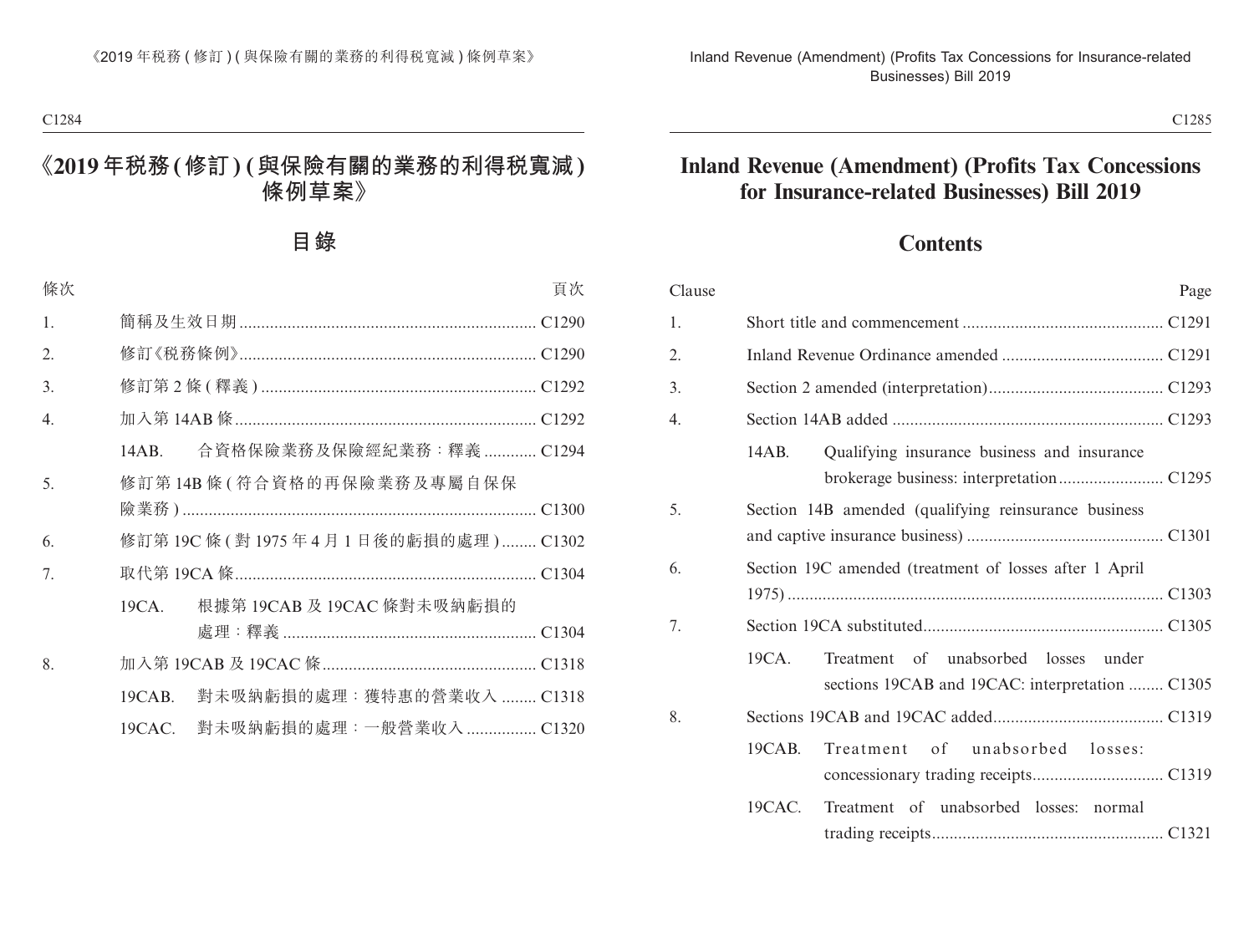|        |       |                                                                                           | C1287 |
|--------|-------|-------------------------------------------------------------------------------------------|-------|
| Clause |       |                                                                                           | Page  |
| 9.     |       | Section 19CB amended (set off: concessionary trading                                      |       |
| 10.    |       |                                                                                           |       |
|        | 23A.  | Ascertainment of assessable profits: non-life                                             |       |
| 11.    |       |                                                                                           |       |
|        | 23AA. |                                                                                           |       |
| 12.    |       |                                                                                           |       |
|        | 23AB. | Ascertainment of assessable profits: general<br>reinsurance business or specified general |       |
|        | 23AC. | Ascertainment of assessable profits under<br>section 23AB: Commissioner's powers to       |       |
| 13.    |       | Section 26AB amended (threshold requirements relating                                     |       |
| 14.    |       | Section 63H amended (amount of provisional profits                                        |       |
| 15.    |       |                                                                                           |       |
| 16.    |       |                                                                                           |       |
| 17.    |       |                                                                                           |       |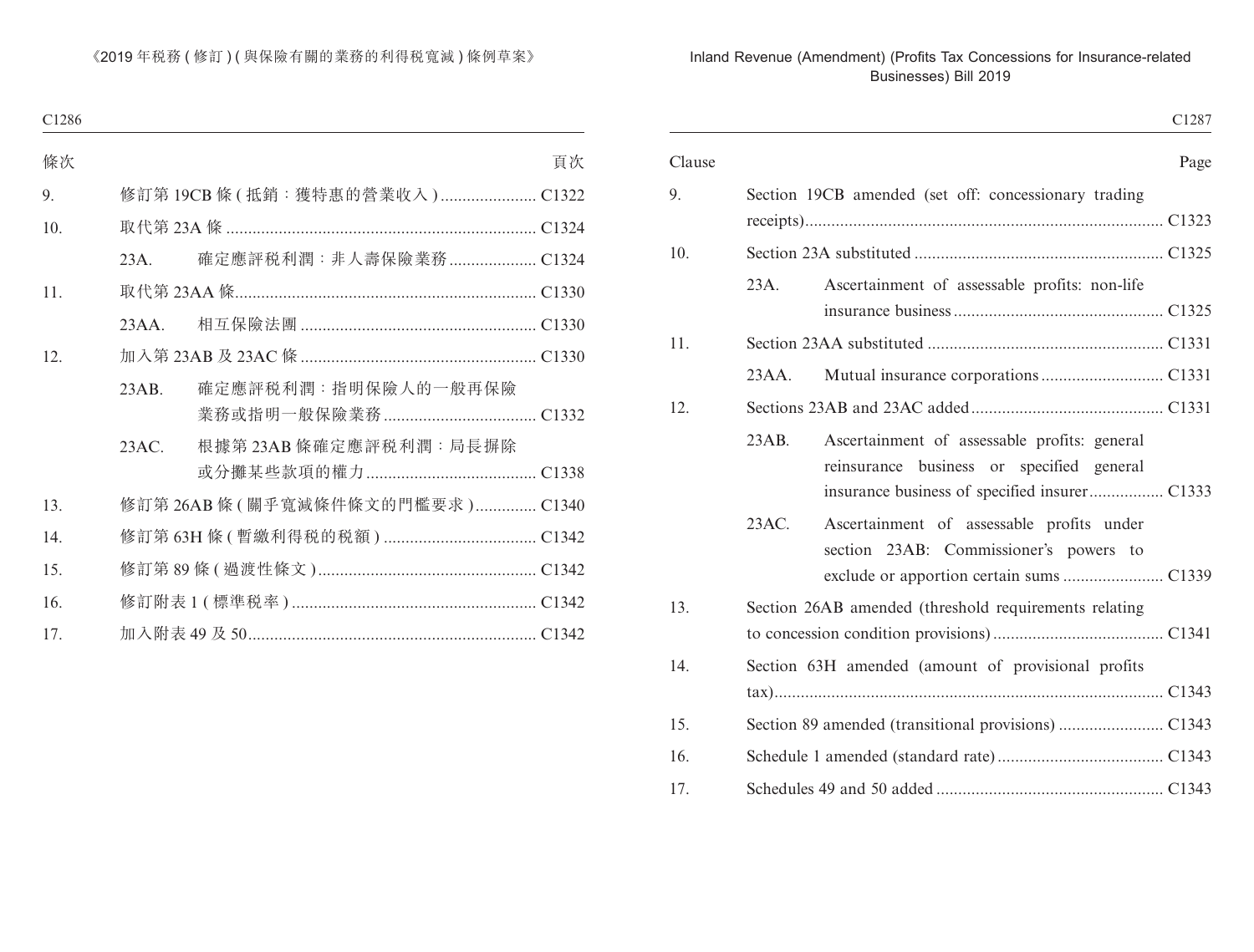| C <sub>1289</sub> |                                                                                                     |             |          |
|-------------------|-----------------------------------------------------------------------------------------------------|-------------|----------|
| Page              |                                                                                                     |             | Clause   |
|                   | Specified Risks and Liabilities for<br>Definition of Specified General Insurance                    | Schedule 49 |          |
| for Inland        | Provisions<br>Transitional<br>Revenue (Amendment) (Profits Tax<br>Concessions for Insurance-related | Schedule 50 |          |
|                   |                                                                                                     |             |          |
|                   | Addition of Division and Subdivision Headings to                                                    |             | Schedule |
|                   |                                                                                                     |             |          |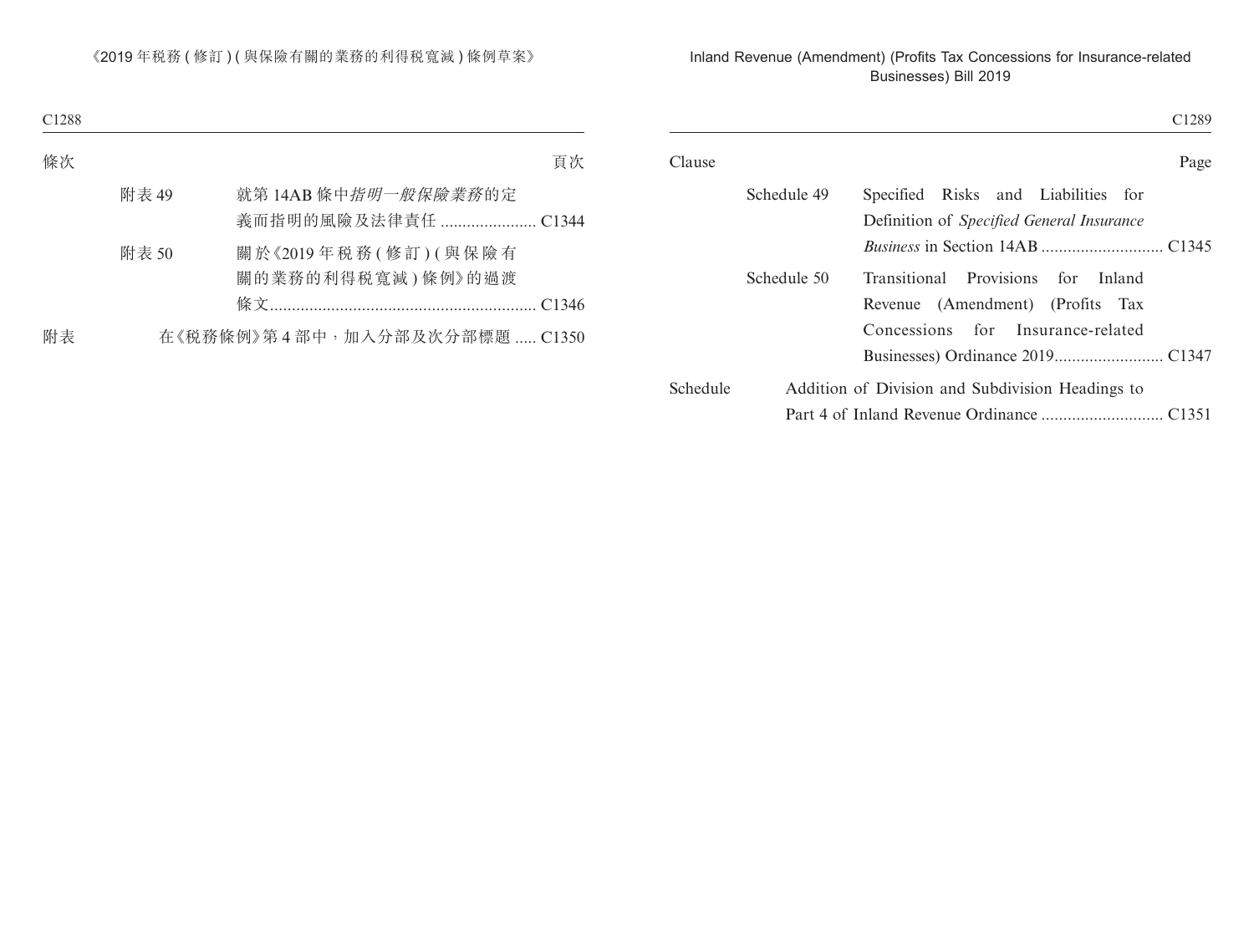# A BILL

# To

Amend the Inland Revenue Ordinance to provide for profits tax concessions for general reinsurance business and certain types of general insurance business of direct insurers and certain types of insurance brokerage business of licensed insurance broker companies; to correct a cross-reference in section 63H(1D) of the Ordinance; to make technical drafting amendments (including reorganizing Part 4 of the Ordinance into Divisions and Subdivisions with headings); and to provide for related matters.

Enacted by the Legislative Council.

#### **1. Short title and commencement**

- (1) This Ordinance may be cited as the Inland Revenue (Amendment) (Profits Tax Concessions for Insurancerelated Businesses) Ordinance 2019.
- (2) This Ordinance comes into operation on a day to be appointed by the Secretary for Financial Services and the Treasury by notice published in the Gazette.

### **2. Inland Revenue Ordinance amended**

(1) The Inland Revenue Ordinance (Cap. 112) is amended as set out in sections 3 to 17.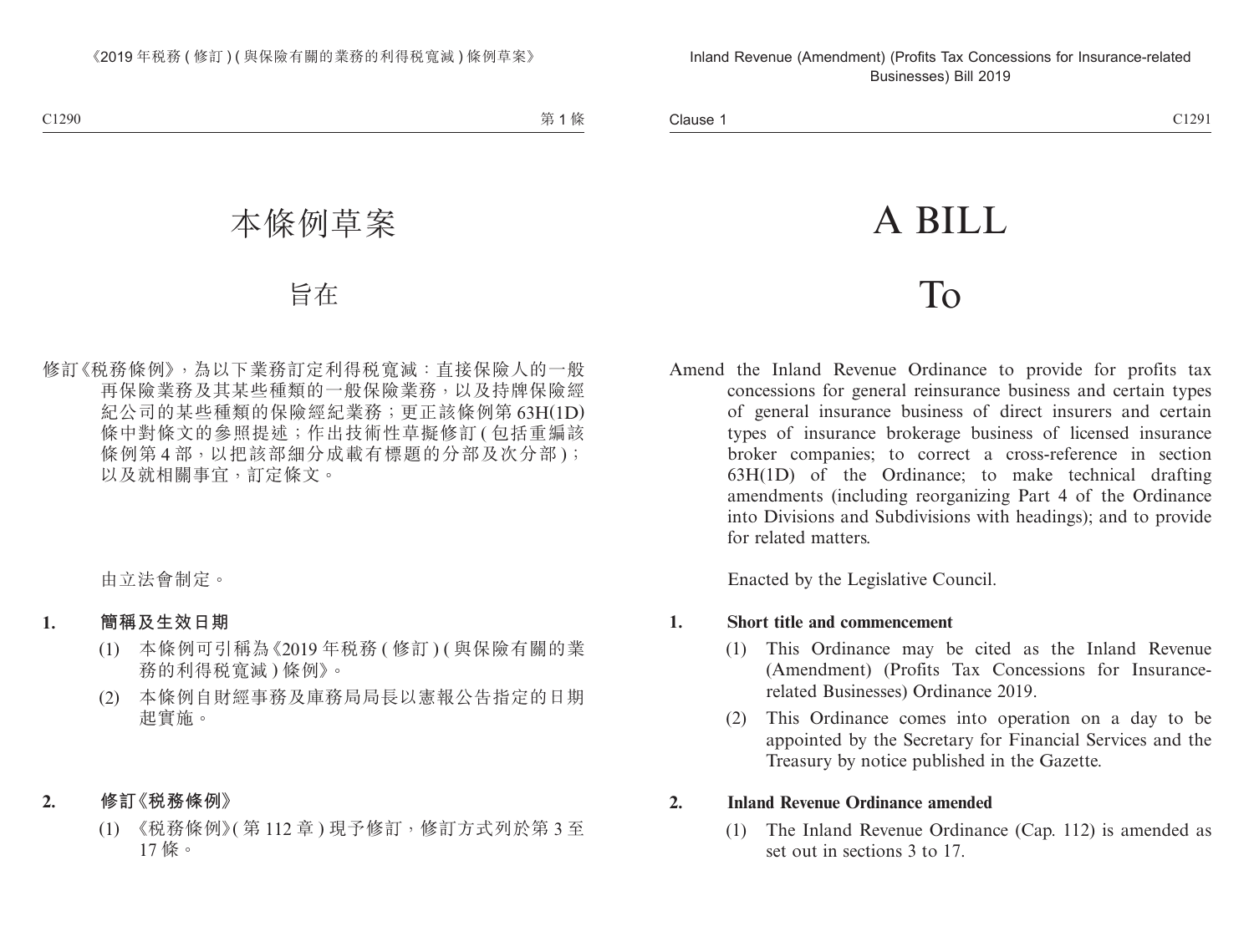| C1293                                                                                                                                                                                                        |                                                                                             | Clause 3 |
|--------------------------------------------------------------------------------------------------------------------------------------------------------------------------------------------------------------|---------------------------------------------------------------------------------------------|----------|
| Division and Subdivision headings are added to Part 4 of<br>that Ordinance as set out in the Schedule.                                                                                                       |                                                                                             | (2)      |
| <b>Section 2 amended (interpretation)</b>                                                                                                                                                                    |                                                                                             |          |
|                                                                                                                                                                                                              | Section $2(1)$ —<br>(1)<br>Repeal the definition of <i>corporation</i><br><b>Substitute</b> |          |
|                                                                                                                                                                                                              |                                                                                             |          |
|                                                                                                                                                                                                              |                                                                                             |          |
| "corporation (法團)—                                                                                                                                                                                           |                                                                                             |          |
| means any company that is either incorporated<br>or registered under any enactment or charter in<br>force in Hong Kong or elsewhere; and                                                                     | (a)                                                                                         |          |
| includes-                                                                                                                                                                                                    | (b)                                                                                         |          |
| Lloyd's; and<br>(i)                                                                                                                                                                                          |                                                                                             |          |
| an approved association of underwriters;<br>(ii)<br>but                                                                                                                                                      |                                                                                             |          |
| does not include a co-operative society or a<br>trade union;".                                                                                                                                               | (c)                                                                                         |          |
|                                                                                                                                                                                                              | Section $2(1)$ —                                                                            | (2)      |
|                                                                                                                                                                                                              | Add in alphabetical order                                                                   |          |
| "approved association of underwriters (獲認可的承保人組<br>織) means an association of underwriters approved<br>by the Insurance Authority as mentioned in section<br>$6(1)(c)$ of the Insurance Ordinance (Cap. 41); |                                                                                             |          |
| <b>Lloyd's</b> (勞合社) has the meaning given by section 2(1) of<br>the Insurance Ordinance (Cap. 41);".                                                                                                        |                                                                                             |          |

#### **4. Section 14AB added**

Before section 14B—

**Add**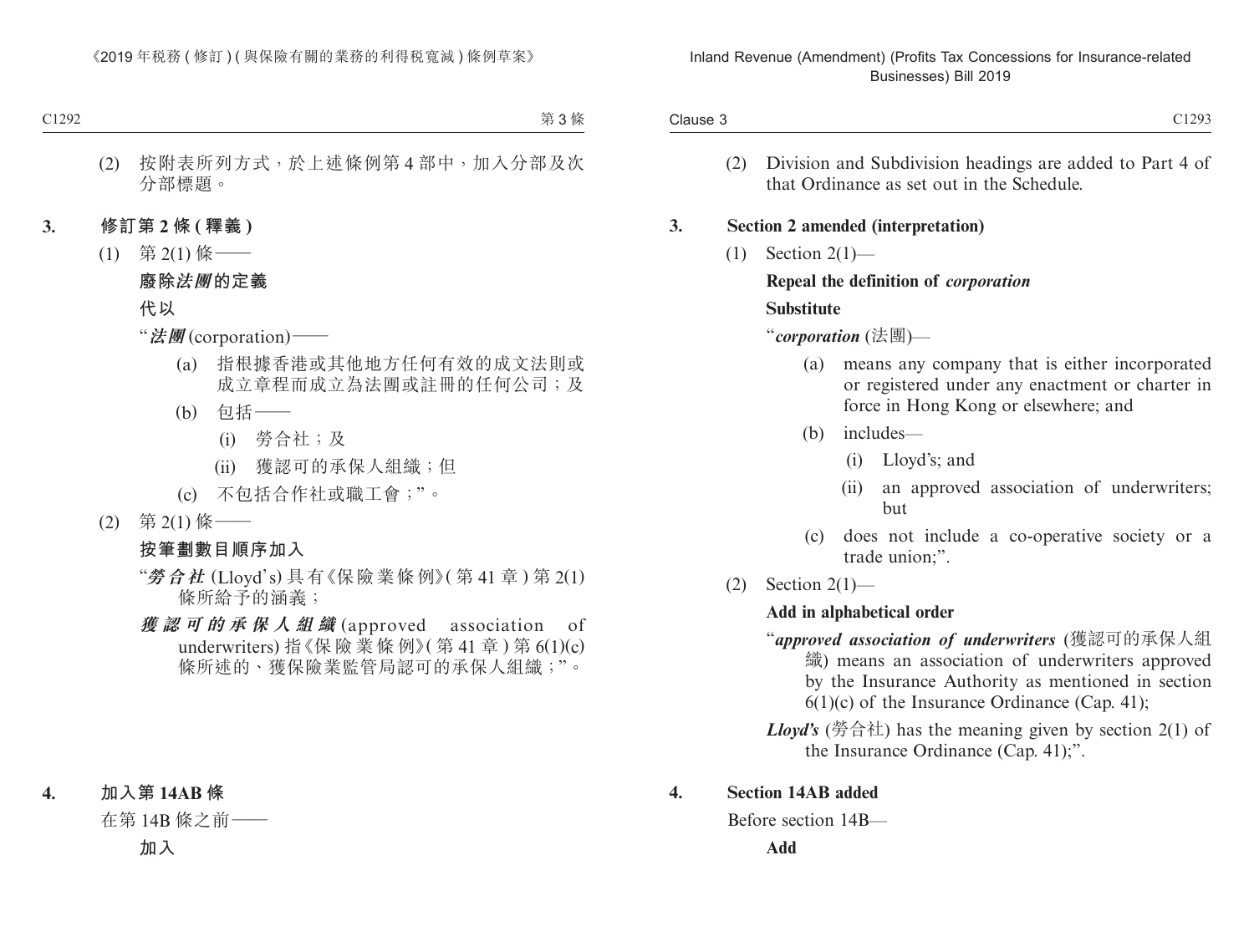| C1295<br>Clause 4<br><b>レエムノン</b> |
|-----------------------------------|
|                                   |

#### "**14AB. Qualifying insurance business and insurance brokerage business: interpretation**

(1) In this Subdivision—

*authorized captive insurer* (獲授權專屬自保保險人) means a company that—

- (a) is a captive insurer within the meaning of section 2(7)(a) of the Insurance Ordinance (Cap. 41); and
- (b) is authorized under section 8 of that Ordinance to carry on in or from Hong Kong insurance business as a captive insurer;
- *contract of insurance* (保險合約) includes a contract referred to in column 3 of Part 3 of Schedule 1 to the Insurance Ordinance (Cap. 41) that is described in that column as a contract other than a contract of insurance;

**Note—**

For example, contracts for fidelity bonds referred to in that column of class 15.

- *general insurance business* (一般保險業務) means a business of a class specified in Part 3 of Schedule 1 to the Insurance Ordinance (Cap. 41);
- *general reinsurance business* (一般再保險業務) means a business of providing reinsurance of liabilities under a contract of insurance effected by an insurer or Lloyd's in the course of—
	- (a) carrying on a general insurance business; or
	- (b) carrying on a business similar to a general insurance business under the law of a place outside Hong Kong;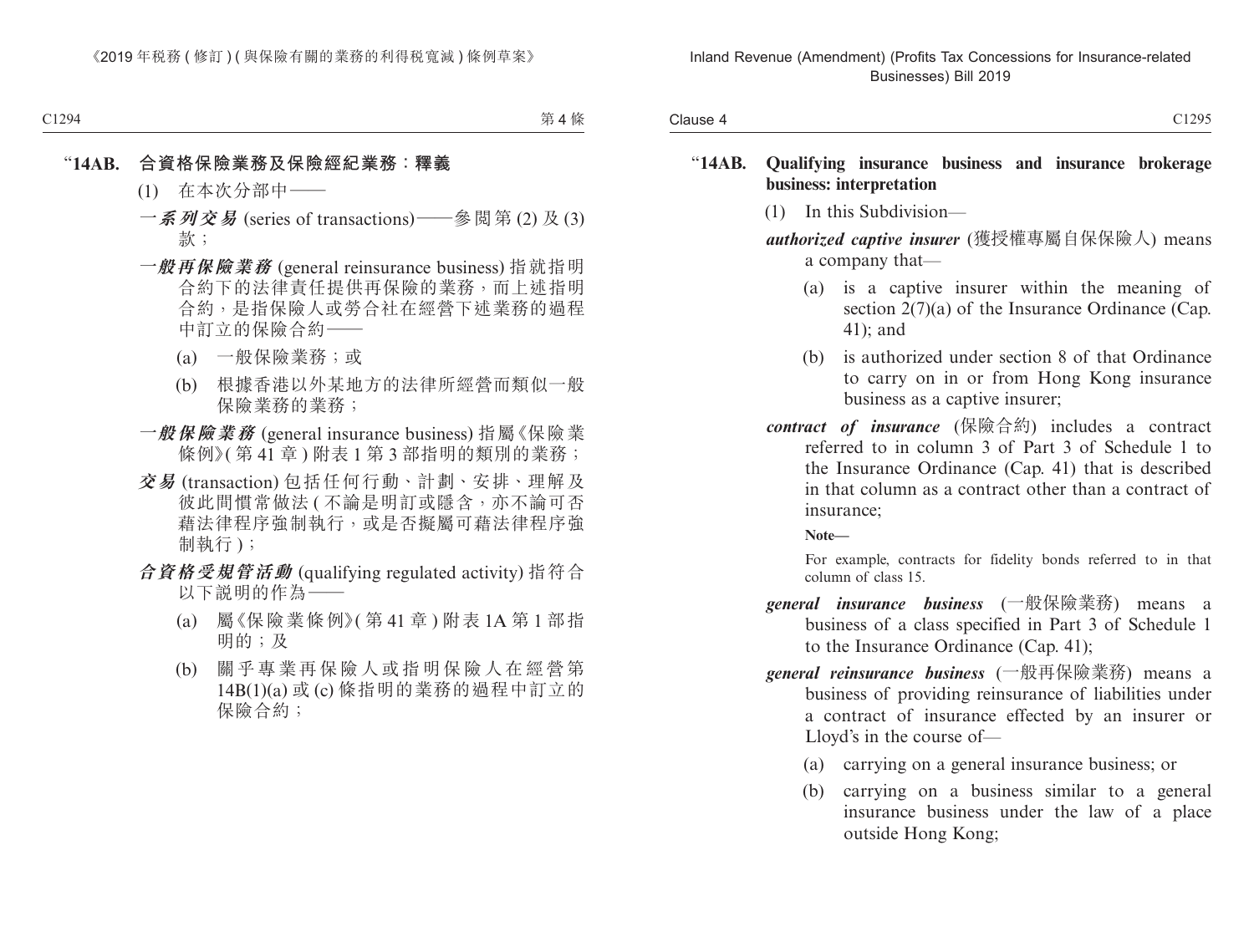Clause 4 Clause 4 and 2012/07/2012 12:00:00 Clause 4 and 2012/07/2012 12:00:00 Clause 4 and 2012/07

- *insurer* (保險人) has the meaning given by section  $2(1)$  of the Insurance Ordinance (Cap. 41);
- *licensed insurance broker company* (持牌保險經紀公司) has the meaning given by section 2(1) of the Insurance Ordinance (Cap. 41);
- *professional reinsurer* (專業再保險人) means a company authorized under section 8 of the Insurance Ordinance (Cap. 41) to carry on in or from Hong Kong reinsurance business only;

#### *qualifying regulated activity* (合資格受規管活動) means an act that—

- (a) is specified in Part 1 of Schedule 1A to the Insurance Ordinance (Cap. 41); and
- (b) relates to a contract of insurance effected by a professional reinsurer or a specified insurer in the course of carrying on a business specified in section  $14B(1)(a)$  or (c);
- *series of transactions* (一系列交易)—see subsections (2) and (3);
- *specified general insurance business* (指明一般保險業務) means a business that—
	- (a) is a general insurance business; but
	- (b) is not a business of effecting and carrying out a contract of insurance that covers any of the risks and liabilities specified and described in Schedule 49;
- *specified insurer* (指明保險人) means any of the following persons carrying on in or from Hong Kong a class of insurance business specified in Schedule 1 to the Insurance Ordinance (Cap. 41)—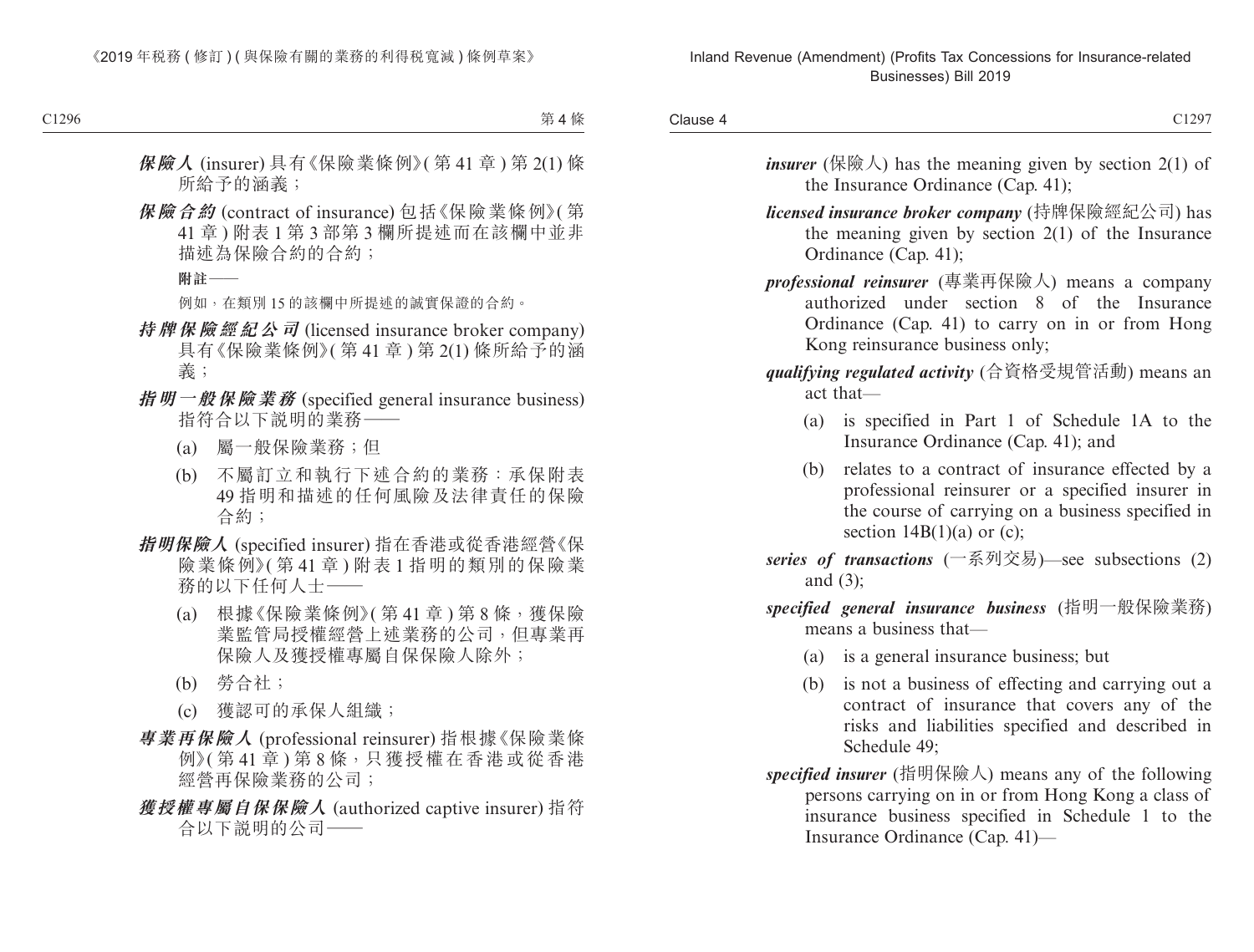- (a) a company authorized by the Insurance Authority under section 8 of the Insurance Ordinance (Cap. 41) to carry on the business, except a professional reinsurer and an authorized captive insurer;
- (b) Lloyd's;
- (c) an approved association of underwriters;
- *transaction* (交易) includes any operation, scheme, arrangement, understanding and mutual practice (whether express or implied, and whether or not enforceable or intended to be enforceable by legal proceedings).
- (2) References in section 14B to a series of transactions include a number of transactions each entered into (whether or not one after the other) in pursuance of, or in relation to, the same matter.
- (3) For the purposes of section 14B(2A), a series of transactions is not prevented from being regarded as a series of transactions by means of which a corporation sells or purchases insurance or reinsurance to or from any person, even if one or more of the following applies—
	- (a) there is no transaction in the series to which the corporation and the person are parties;
	- (b) the parties to any arrangement or scheme in pursuance of which the transactions in the series are entered into do not include one or both of the corporation and the person;
	- (c) there is one or more transactions in the series to which neither the corporation nor the person is a party.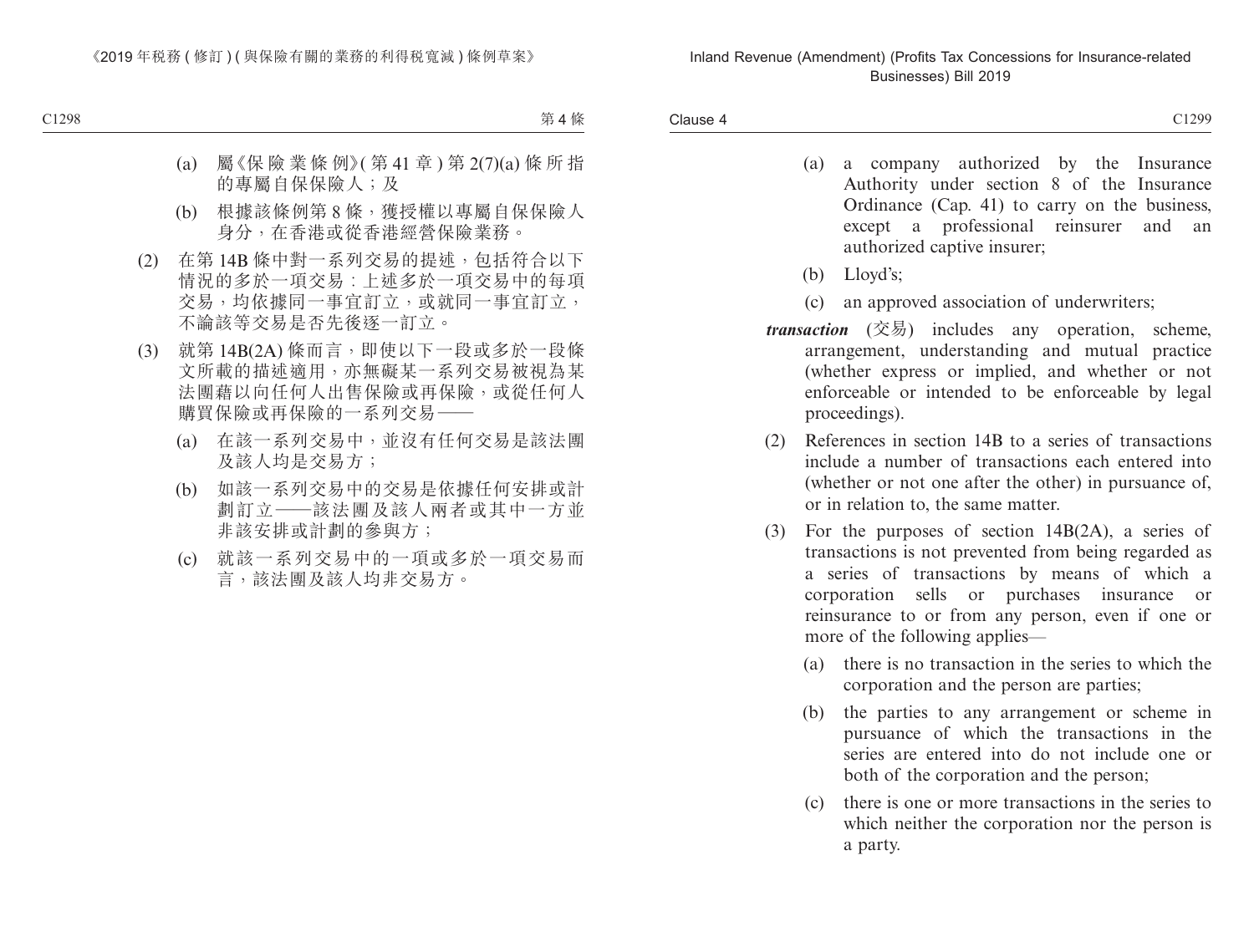- (4) The Secretary for Financial Services and the Treasury may by notice published in the Gazette amend Schedule 49.
- (5) A note located in the text of this section is provided for information only and has no legislative effect.".
- **5. Section 14B amended (qualifying reinsurance business and captive insurance business)**
	- (1) Section 14B, heading—

**Repeal**

"**Qualifying reinsurance business and captive insurance business**"

**Substitute**

"**Qualifying insurance business and insurance brokerage business: profits tax concessions**".

(2) Section  $14B(1)(a)$ —

**Repeal**

 $``\text{or}"$ 

(3) Section  $14B(1)(b)$ —

**Repeal the full stop**

**Substitute a semicolon.**

(4) After section  $14B(1)(b)$ —

**Add**

- "(c) the assessable profits of the corporation derived from any of the following businesses as a specified insurer—
	- (i) specified general insurance business;
	- (ii) general reinsurance business; or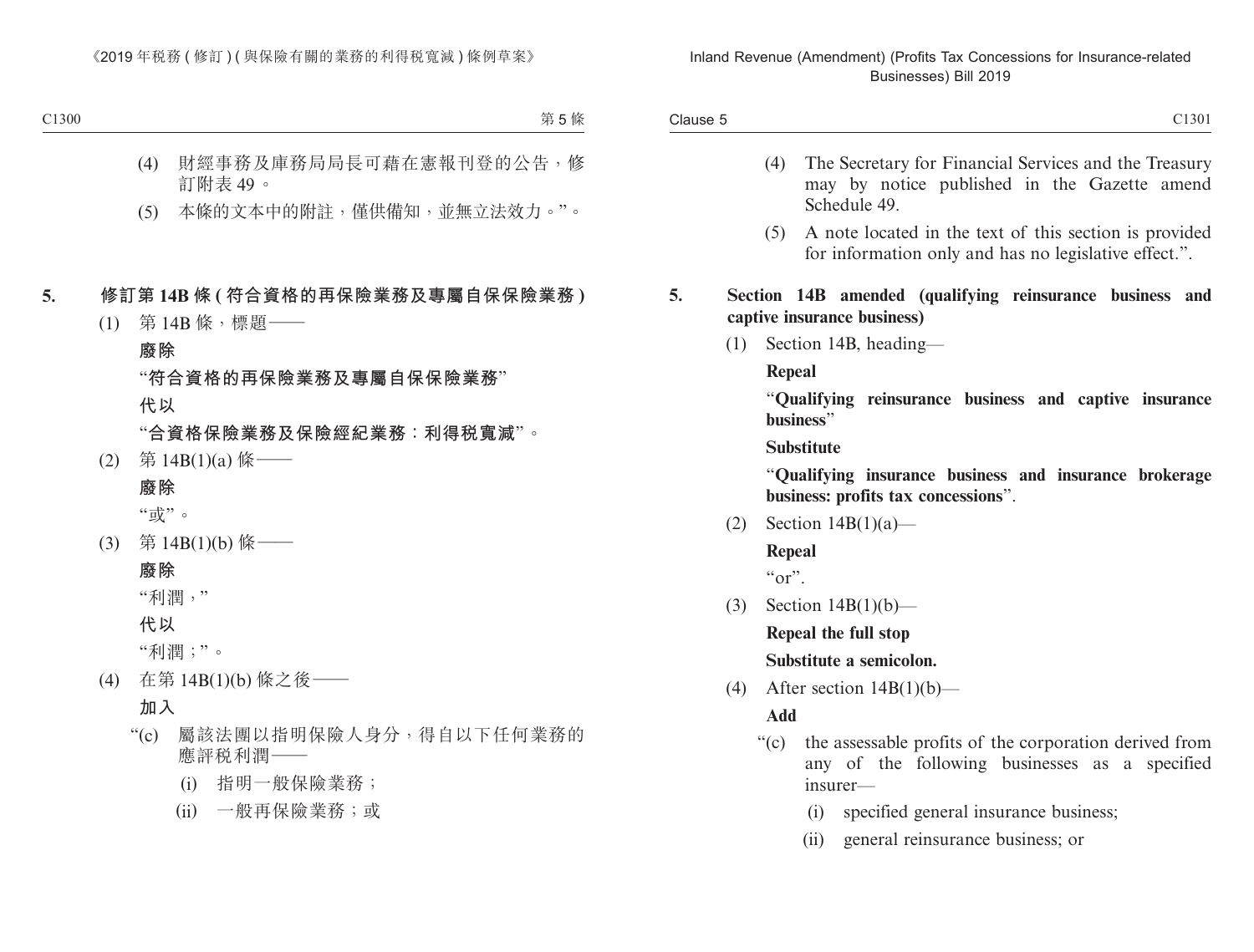Clause 6 Clause 6 C1303

- (d) the assessable profits of the corporation derived from the business of carrying on a qualifying regulated activity as a licensed insurance broker company.".
- (5) Section 14B(2)(a)—

#### **Repeal**

"or  $(b)$ "

#### **Substitute**

", (b), (c) or  $(d)$ ".

(6) After section 14B(2)—

#### **Add**

- " $(2A)$  Subsection  $(1)(c)$  does not apply to the assessable profits of a corporation derived from a transaction or a series of transaction if—
	- (a) the corporation enters into the transaction or the series of transactions with a person for the sale or purchase of insurance or reinsurance to or from the person or another person; and
	- (b) the main purpose, or one of the main purposes, of the corporation in entering into the transaction or the series of transactions is to avoid or postpone any liability to pay tax or reduce the amount of the liability.".
- (7) Section 14B—

**Repeal subsection (4).**

# **6. Section 19C amended (treatment of losses after 1 April 1975)** Section 19C(3A)—

**Repeal** "19CA(2)(b)"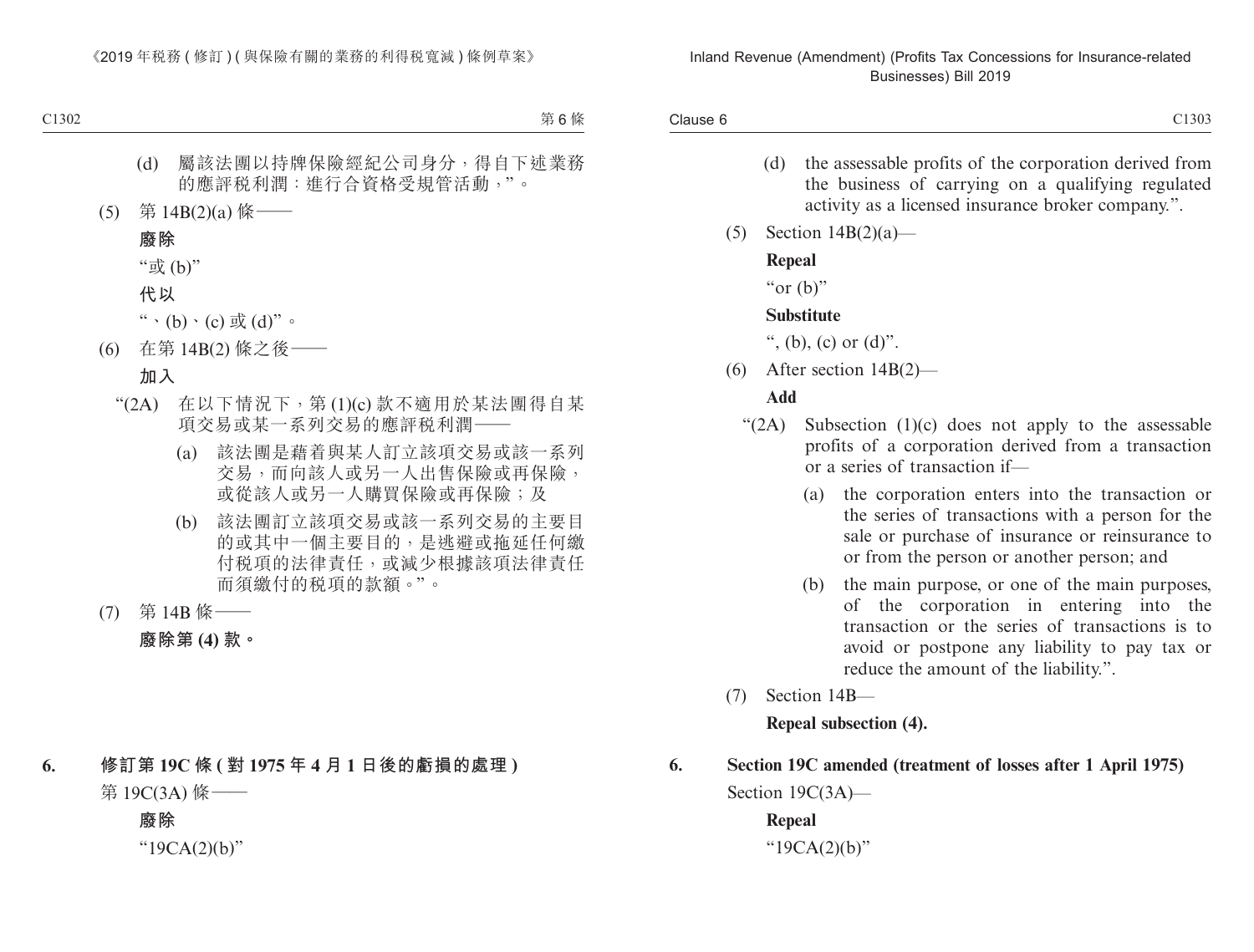Clause 7 Clause 7 C1305

#### **Substitute**

"19CAB(3)".

# **7. Section 19CA substituted**

Section 19CA—

**Repeal the section**

#### **Substitute**

#### "**19CA. Treatment of unabsorbed losses under sections 19CAB and 19CAC: interpretation**

In this section and sections 19CAB and 19CAC—

*adjustment factor* (調整分數), in relation to a year of assessment, means the factor calculated in accordance with the formula—

#### A B

- where: A means the rate specified in Schedule 1 or 8, as may be applicable, for that year of assessment; and
	- B in relation to any concessionary trading receipts, means the rate specified in the relevant concession provision for that year of assessment;

#### *chargeable concessionary trading receipts* (應課稅的獲特惠 的營業收入), in relation to any person for any year of assessment, means—

(a) if the assessable profits in respect of the concessionary trading receipts do not fall within the description in section  $14B(1)(a)$ , (b) or (c)—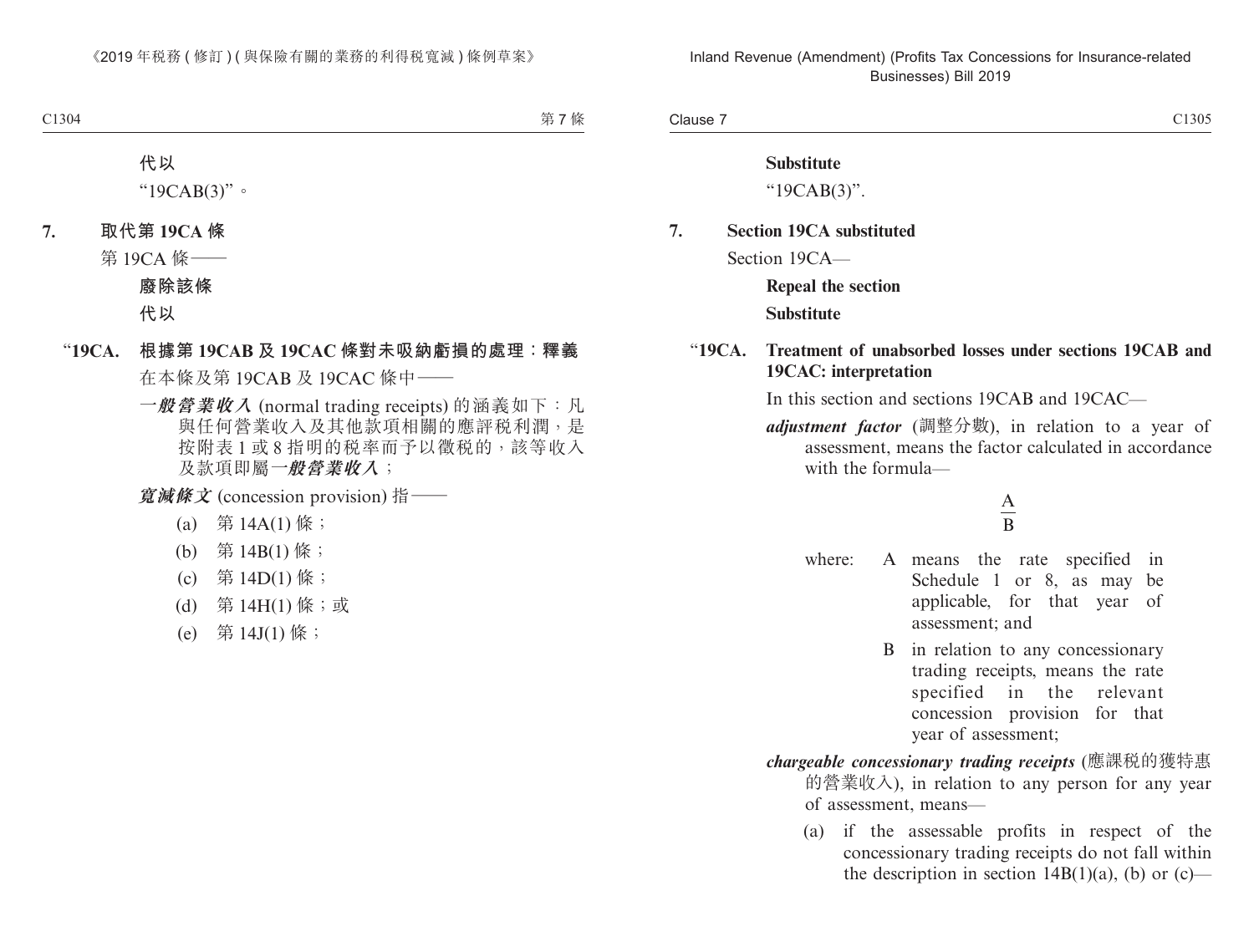the amount of the concessionary trading receipts as—

- (i) reduced by the aggregate of—
	- (A) the amount of any outgoings and expenses deductible under this Part to the extent to which they are incurred during the basis period for that year of assessment by the person in the production of the concessionary trading receipts; and
	- (B) the amount of any allowances made under Part 6 for that year of assessment to the person to the extent to which the relevant assets are used during the basis period for that year of assessment in the production of the concessionary trading receipts; and
- (ii) increased by the amount of any balancing charge directed to be made on the person under Part 6 for that year of assessment to the extent to which the relevant assets are used in the production of the concessionary trading receipts; and
- (b) if the assessable profits in respect of the concessionary trading receipts fall within the description in section  $14B(1)(a)$ , (b) or (c)—the amount of the assessable profits ascertained in accordance with Subdivision 1 of Division 11;
- *chargeable normal trading receipts* (應課稅的一般營業收  $\lambda$ ), in relation to any person for any year of assessment, means—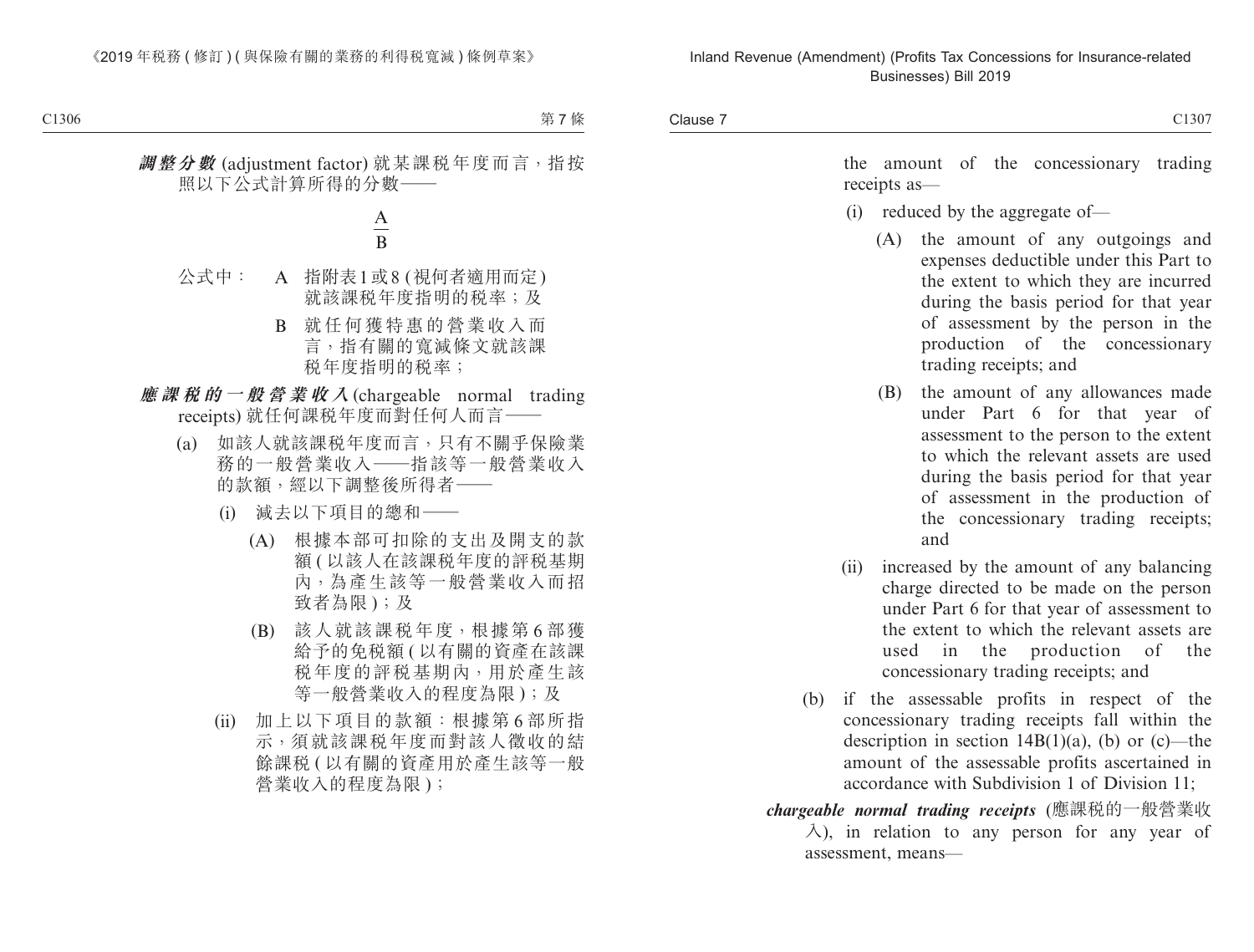Clause 7 Clause 7 C1309

- (a) if the person has only normal trading receipts that are not in respect of a business of insurance for the year of assessment—the amount of the normal trading receipts as—
	- (i) reduced by the aggregate of—
		- (A) the amount of any outgoings and expenses deductible under this Part to the extent to which they are incurred during the basis period for that year of assessment by the person in the production of the normal trading receipts; and
		- (B) the amount of any allowances made under Part 6 for that year of assessment to the person to the extent to which the relevant assets are used during the basis period for that year of assessment in the production of the normal trading receipts; and
	- (ii) increased by the amount of any balancing charge directed to be made on the person under Part 6 for that year of assessment to the extent to which the relevant assets are used in the production of the normal trading receipts;
- (b) if the person has only normal trading receipts in respect of a business of insurance for the year of assessment—the amount of the assessable profits of the business ascertained in accordance with Subdivision 1 of Division 11 (excluding sections 23AB and 23AC), as—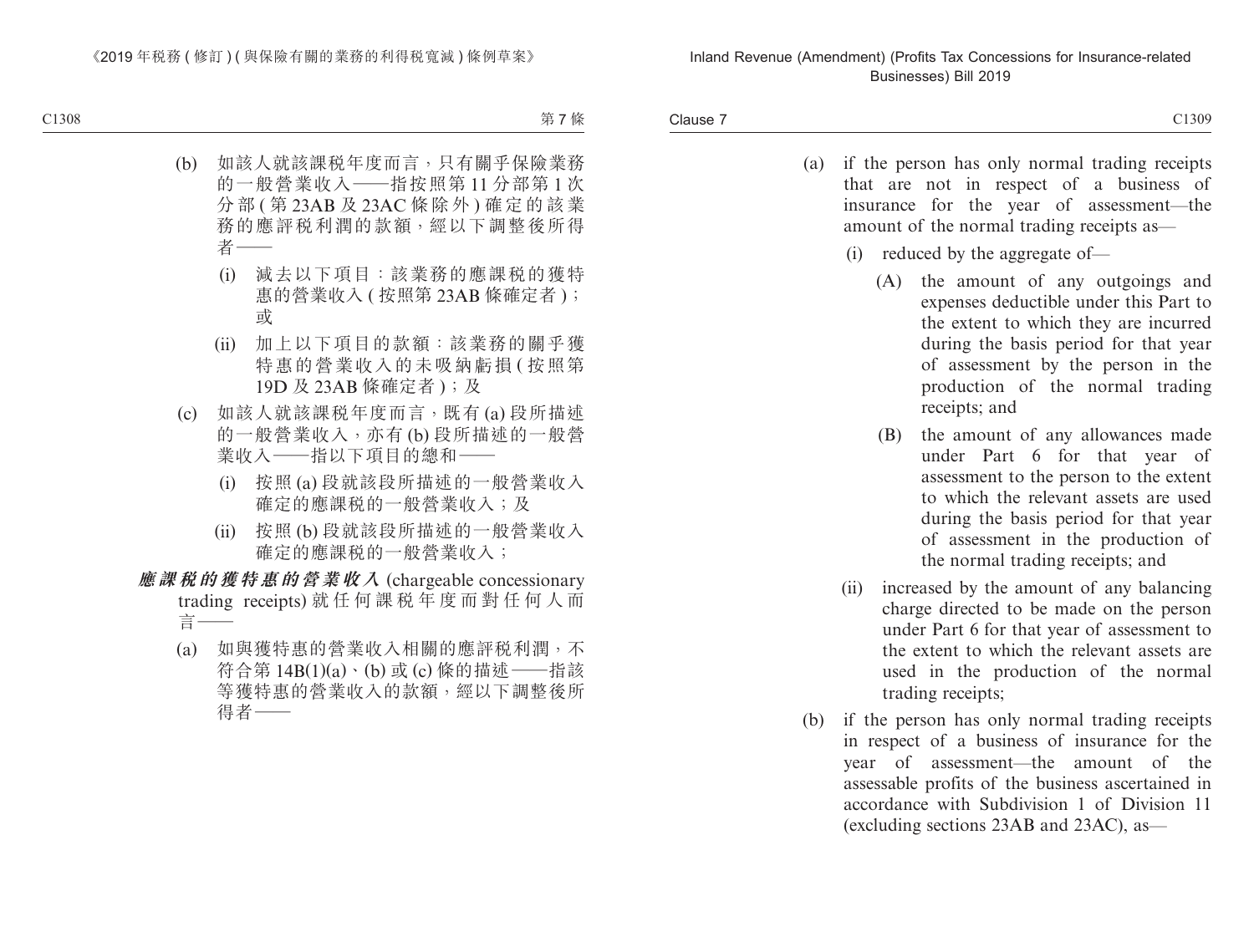Clause 7 Clause 7 C1311

| ×<br>۰.<br>v |  |
|--------------|--|
|--------------|--|

- (i) reduced by the chargeable concessionary trading receipts of the business, ascertained in accordance with section 23AB; or
- (ii) increased by the amount of the unabsorbed loss in respect of the concessionary trading receipts of the business, ascertained in accordance with sections 19D and 23AB; and
- (c) if the person has both the normal trading receipts described in paragraph (a) and the normal trading receipts described in paragraph (b) for the year of assessment—the aggregate of—
	- (i) the chargeable normal trading receipts ascertained in accordance with paragraph (a) for the normal trading receipts described in the paragraph; and
	- (ii) the chargeable normal trading receipts ascertained in accordance with paragraph (b) for the normal trading receipts described in the paragraph;

*concession provision* (寬減條文) means—

- (a) section  $14A(1)$ ;
- (b) section 14B(1);
- (c) section  $14D(1)$ ;
- (d) section  $14H(1)$ ; or
- (e) section  $14J(1)$ ;
- *concessionary trading receipts* (獲特惠的營業收入) means any trading receipts and other sums in respect of which assessable profits are chargeable to tax at the rate specified in a concession provision;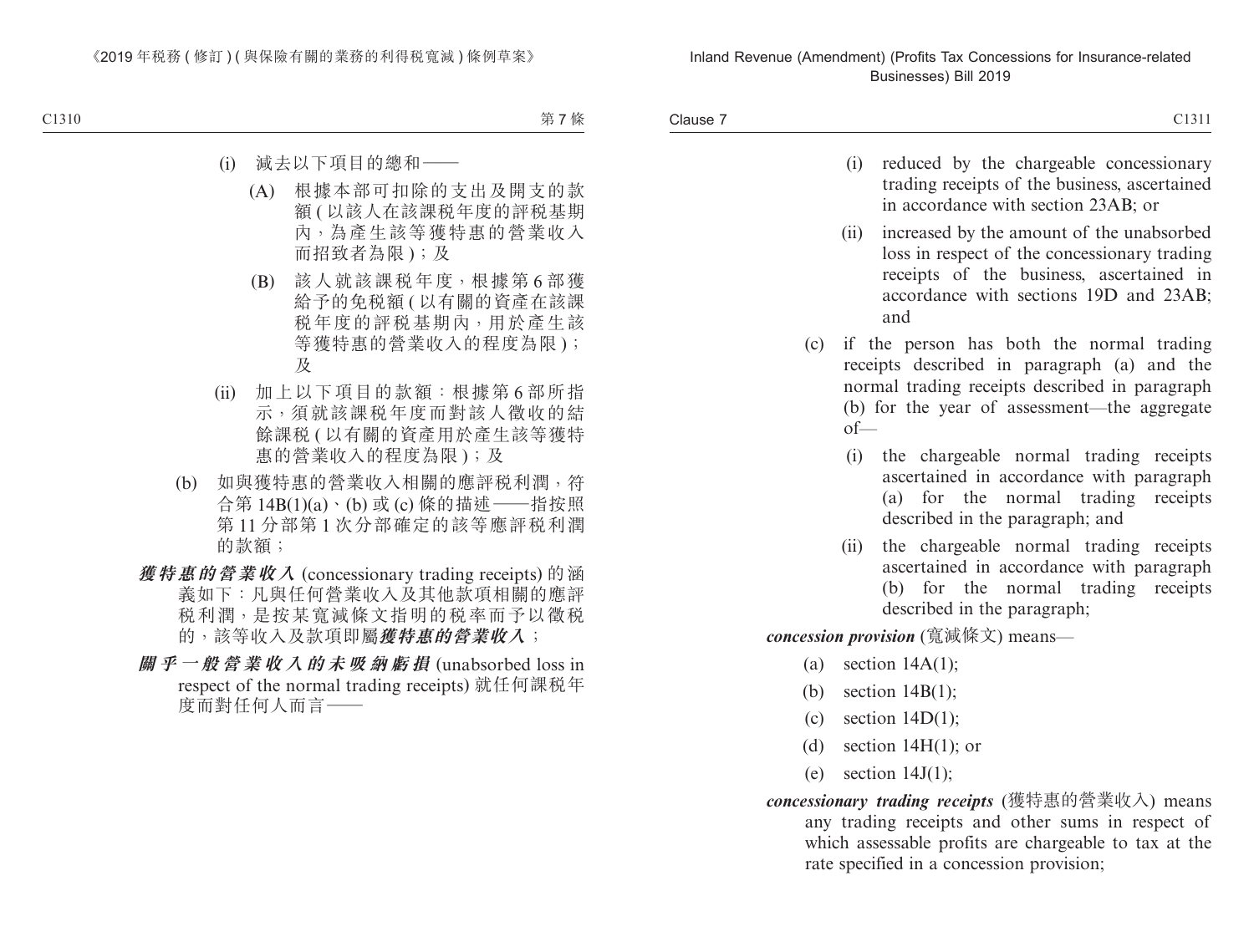Clause 7 Clause 7 and 2013 and 2013 and 2013 and 2013 and 2013 and 2013 and 2013 and 2013 and 2013 and 2013 and 2013 and 2013 and 2013 and 2013 and 2013 and 2013 and 2013 and 2013 and 2013 and 2013 and 2013 and 2013 and 2013 and 20

- *normal trading receipts* (一般營業收入) means any trading receipts and other sums in respect of which assessable profits are chargeable to tax at the rate specified in Schedule 1 or 8;
- *unabsorbed loss in respect of the concessionary trading receipts* (關乎獲特惠的營業收入的未吸納虧損), in relation to any person for any year of assessment, means—
	- (a) if the assessable profits in respect of the concessionary trading receipts do not fall within the description in section  $14B(1)(a)$ , (b) or (c) any loss ascertained by—
		- (i) adding to the amount of the concessionary trading receipts the amount of any balancing charge directed to be made on the person under Part 6 for that year of assessment to the extent to which the relevant assets are used in the production of the concessionary trading receipts; and
		- (ii) reducing from the resulting amount the aggregate of—
			- (A) the amount of any outgoings and expenses deductible under this Part to the extent to which they are incurred during the basis period for that year of assessment by the person in the production of the concessionary trading receipts; and
			- (B) the amount of any allowances made under Part 6 for that year of assessment to the person to the extent to which the relevant assets are used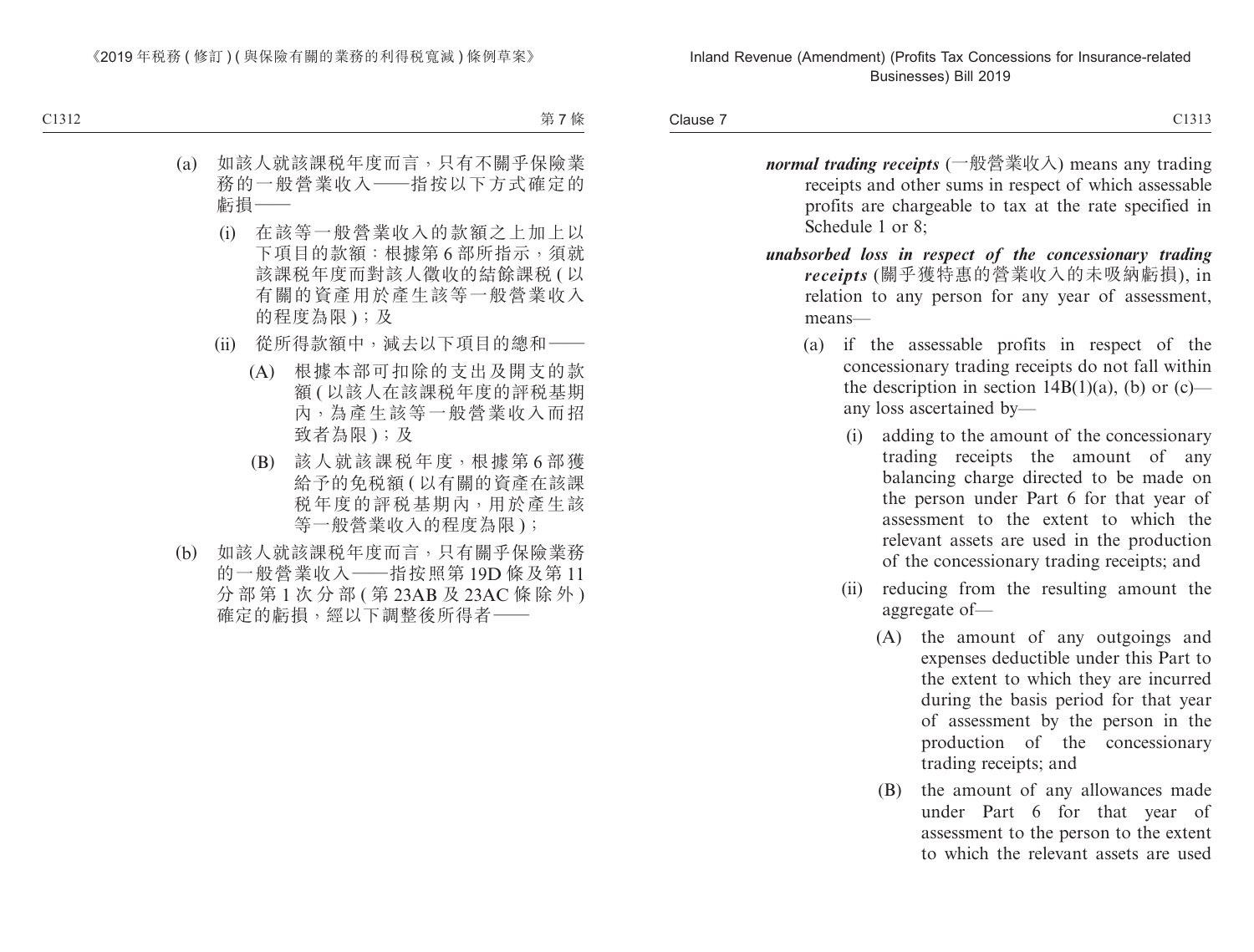Clause 7 Clause 7 and 2013 Clause 7 and 2013 Clause 7 and 2013 Clause 7 and 2013 Clause 7 and 2013 Clause 7 and 2014 Clause 2

during the basis period for that year of assessment in the production of the concessionary trading receipts; and

- (b) if the assessable profits in respect of the concessionary trading receipts fall within the description in section  $14B(1)(a)$ , (b) or (c)—any loss ascertained in accordance with section 19D and Subdivision 1 of Division 11;
- *unabsorbed loss in respect of the normal trading receipts* (關 乎一般營業收入的未吸納虧損), in relation to any person for any year of assessment, means—
	- (a) if the person has only normal trading receipts that are not in respect of a business of insurance for the year of assessment—any loss ascertained by—
		- (i) adding to the amount of the normal trading receipts the amount of any balancing charge directed to be made on the person under Part 6 for that year of assessment to the extent to which the relevant assets are used in the production of the normal trading receipts; and
		- (ii) reducing from the resulting amount the aggregate of—
			- (A) the amount of any outgoings and expenses deductible under this Part to the extent to which they are incurred during the basis period for that year of assessment by the person in the production of the normal trading receipts; and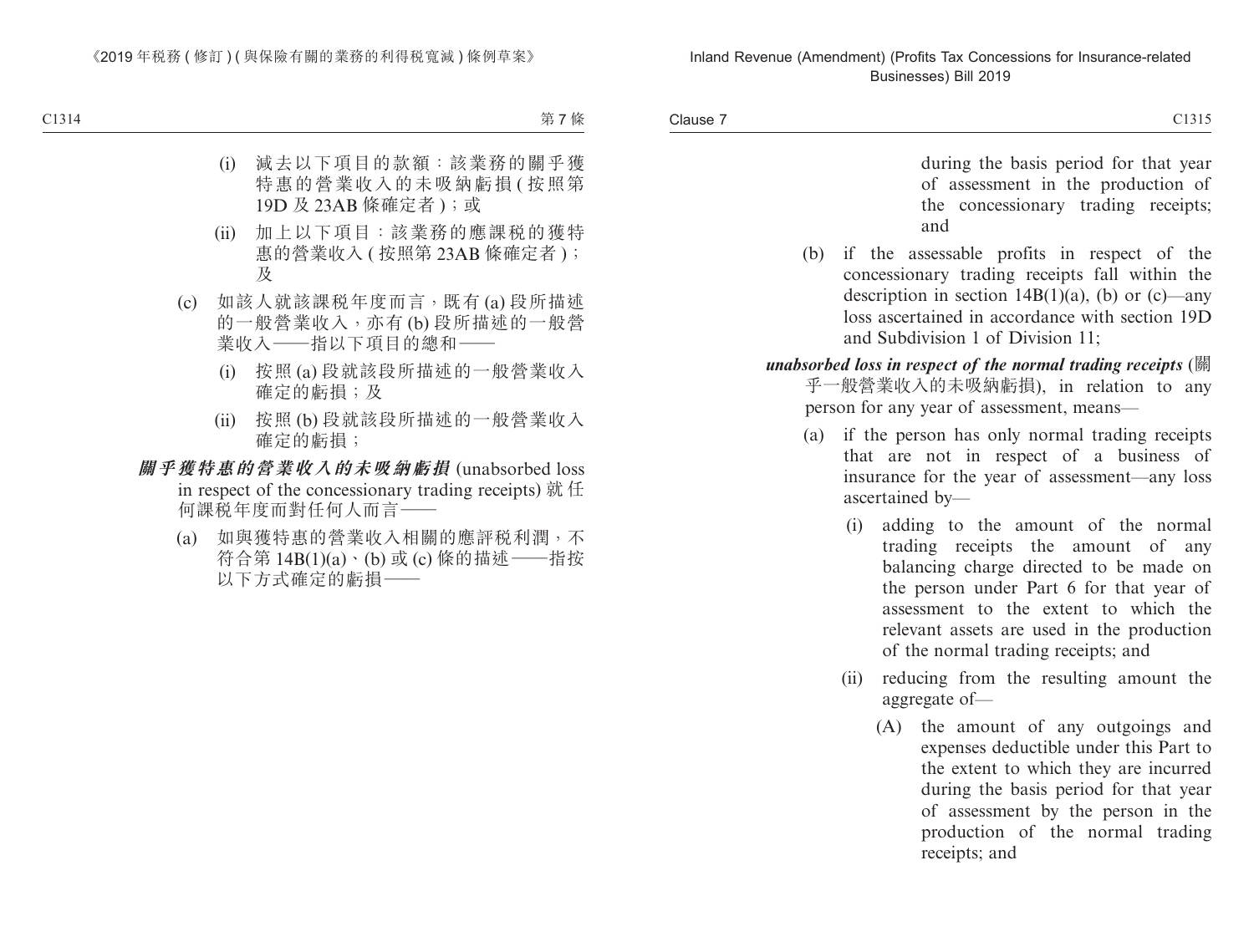Clause 7 Clause 7 and 2013 and 2013 and 2013 and 2013 and 2013 and 2013 and 2013 and 2013 and 2013 and 2013 and 2013 and 2013 and 2013 and 2013 and 2013 and 2013 and 2013 and 2013 and 2013 and 2013 and 2013 and 2013 and 2013 and 20

- (B) the amount of any allowances made under Part 6 for that year of assessment to the person to the extent to which the relevant assets are used during the basis period for that year of assessment in the production of the normal trading receipts;
- (b) if the person has only normal trading receipts in respect of a business of insurance for the year of assessment—any loss ascertained in accordance with section 19D and Subdivision 1 of Division 11 (excluding sections 23AB and 23AC), as—
	- (i) reduced by the amount of the unabsorbed loss in respect of the concessionary trading receipts of the business, ascertained in accordance with sections 19D and 23AB; or
	- (ii) increased by the chargeable concessionary trading receipts of the business, ascertained in accordance with section 23AB; and
- (c) if the person has both the normal trading receipts described in paragraph (a) and the normal trading receipts described in paragraph (b) for the year of assessment—the aggregate of—
	- (i) any loss ascertained in accordance with paragraph (a) for the normal trading receipts described in the paragraph; and
	- (ii) any loss ascertained in accordance with paragraph (b) for the normal trading receipts described in the paragraph.".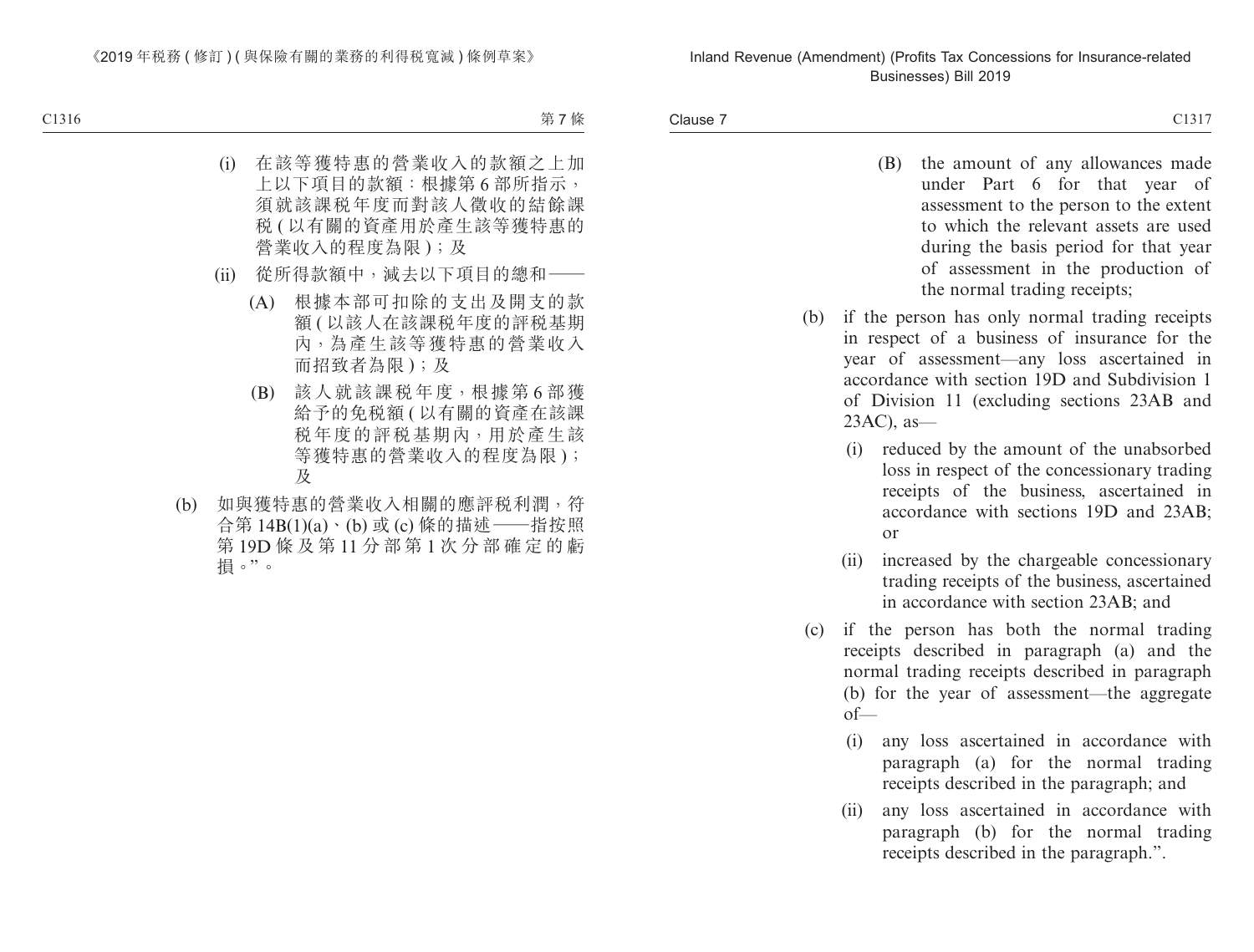# **8. Sections 19CAB and 19CAC added** After section 19CA—

**Add**

#### "**19CAB. Treatment of unabsorbed losses: concessionary trading receipts**

- (1) This section applies if—
	- (a) a person has chargeable normal trading receipts for any year of assessment; and
	- (b) there is an unabsorbed loss in respect of the concessionary trading receipts of the person for that year of assessment.
- (2) If the amount of the unabsorbed loss does not exceed the amount arrived at by multiplying the chargeable normal trading receipts by the adjustment factor (*adjusted chargeable normal trading receipts amount*)—
	- (a) for the purpose of ascertaining the assessable profits of the person—the chargeable normal trading receipts are to be reduced by an amount arrived at by dividing the amount of the unabsorbed loss by the adjustment factor; and
	- (b) for other purposes—the amount of the unabsorbed loss is taken to be zero.
- (3) If the amount of the unabsorbed loss exceeds the adjusted chargeable normal trading receipts amount—
	- (a) for the purpose of ascertaining the loss sustained by the person—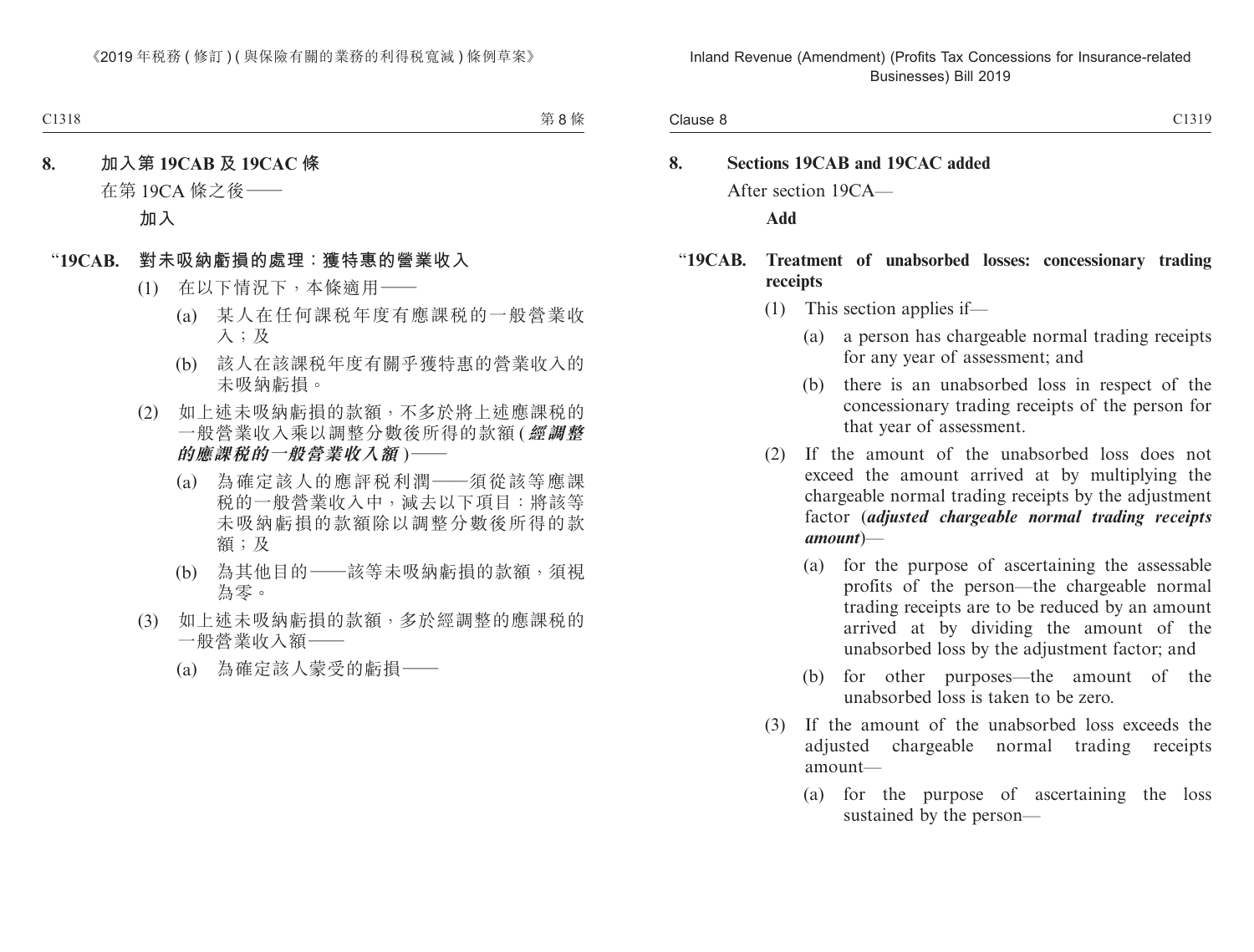- (i) the amount of the unabsorbed loss is to be reduced by the adjusted chargeable normal trading receipts amount; and
- (ii) the balance of the unabsorbed loss is to be dealt with in accordance with sections 19C and 19CB; and
- (b) for other purposes—the chargeable normal trading receipts are taken to be zero.

#### **19CAC. Treatment of unabsorbed losses: normal trading receipts**

- (1) This section applies if—
	- (a) a person has chargeable concessionary trading receipts for any year of assessment; and
	- (b) there is an unabsorbed loss in respect of the normal trading receipts of the person for that year of assessment.
- (2) If the amount of the unabsorbed loss does not exceed the amount arrived at by dividing the chargeable concessionary trading receipts by the adjustment factor (*adjusted chargeable concessionary trading receipts amount*)—
	- (a) for the purpose of ascertaining the assessable profits of the person—the chargeable concessionary trading receipts are to be reduced by an amount arrived at by multiplying the amount of the unabsorbed loss by the adjustment factor; and
	- (b) for other purposes—the amount of the unabsorbed loss is taken to be zero.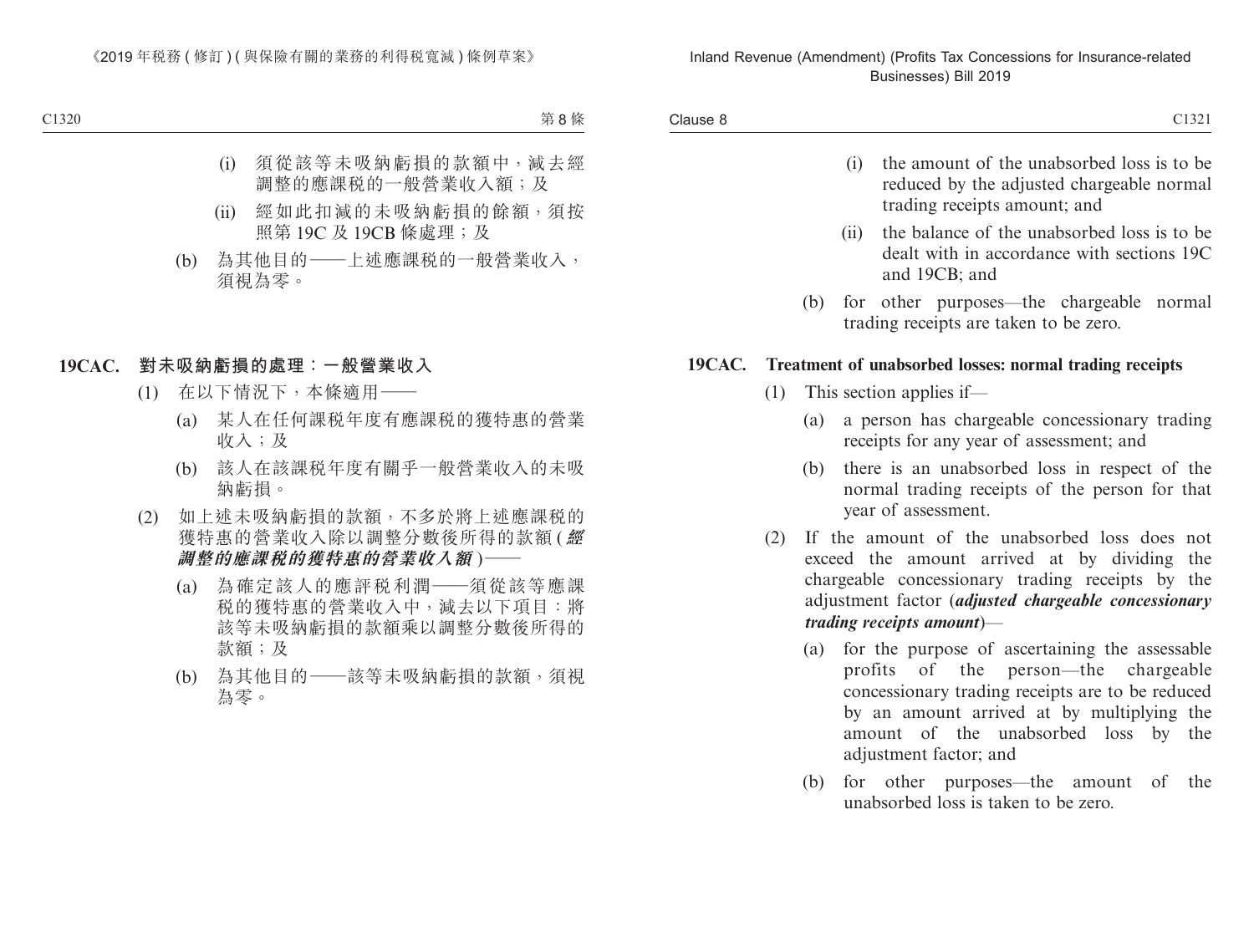- (3) If the amount of the unabsorbed loss exceeds the adjusted chargeable concessionary trading receipts amount—
	- (a) for the purpose of ascertaining the loss sustained by the person—
		- (i) the amount of the unabsorbed loss is to be reduced by the adjusted chargeable concessionary trading receipts amount; and
		- (ii) the balance of the unabsorbed loss is to be dealt with in accordance with sections 19C and 19CB; and
	- (b) for other purposes—the chargeable concessionary trading receipts are taken to be zero.".

#### **9. Section 19CB amended (set off: concessionary trading receipts)**

- (1) Section 19CB(4), English text, definition of *loss* **Repeal the full stop Substitute a semicolon.**
- (2) Section 19CB(4)—

**Repeal the definition of** *adjustment factor***,** *concessionary trading receipts* **and** *normal trading receipts***.**

(3) Section 19CB(4)—

#### **Add in alphabetical order**

- "*adjustment factor* (調整分數) has the meaning given by section 19CA:
- *concessionary trading receipts* (獲特惠的營業收入) has the meaning given by section 19CA;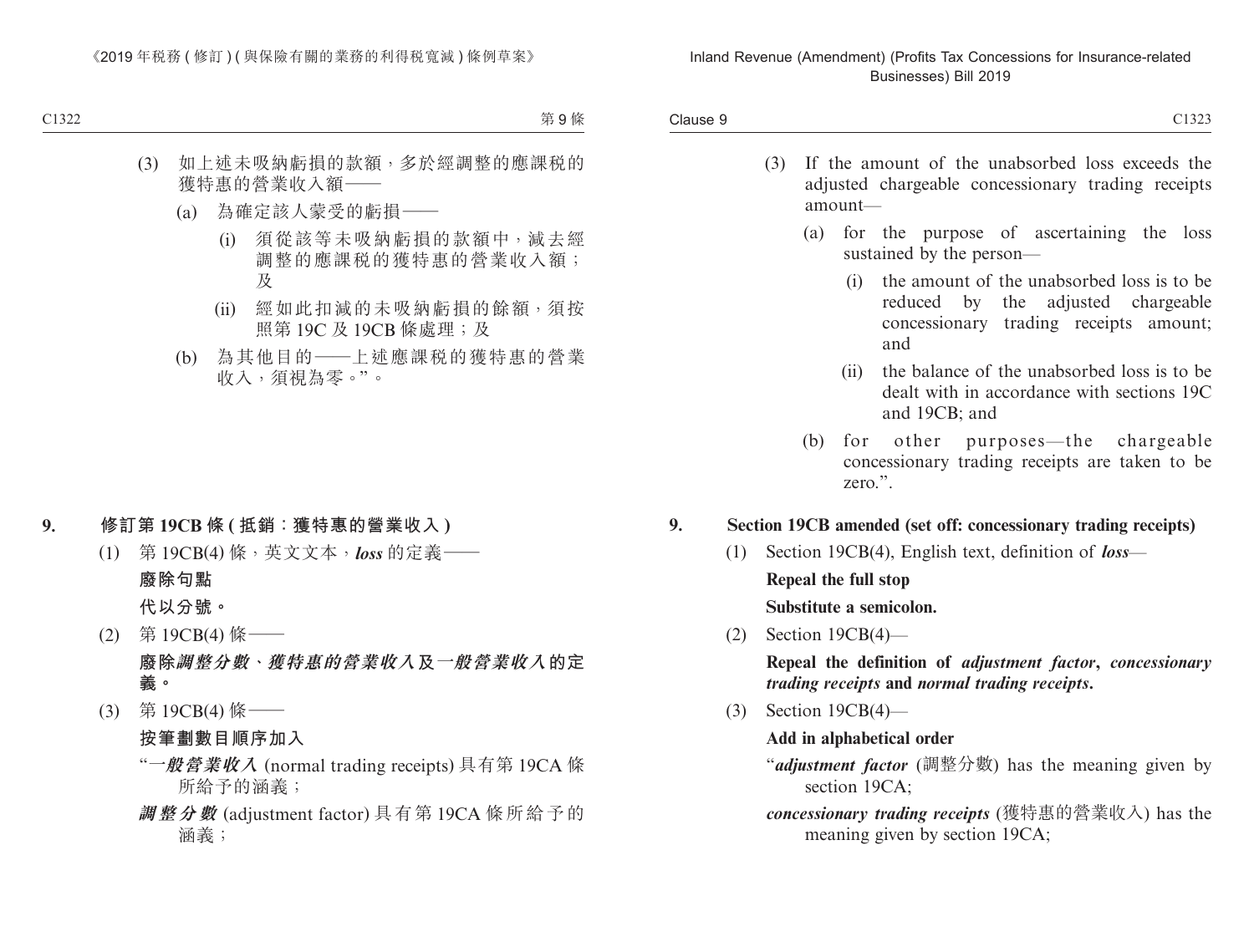*normal trading receipts* (一般營業收入) has the meaning given by section 19CA.".

**10. Section 23A substituted** Section 23A—

> **Repeal the section Substitute**

#### "**23A. Ascertainment of assessable profits: non-life insurance business**

(1) The assessable profits for any year of assessment of an insurance corporation, whether mutual or proprietary, from a business of insurance other than life insurance (*non-life insurance business*), are ascertained in accordance with the formula—

$$
P + X - Y
$$

where:  $P = P_1 - P_2$  $X = X_1 + X_2 + X_3$  $Y = Y_1 + Y_2 + Y_3 + Y_4 + Y_5$ 

and where each variable set out in column 1 of the Table represents the amount of the item set out in column 2 of the Table opposite to it.

#### **Table**

Column 1 Column 2

 $P_1$  gross premiums from non-life insurance business in Hong Kong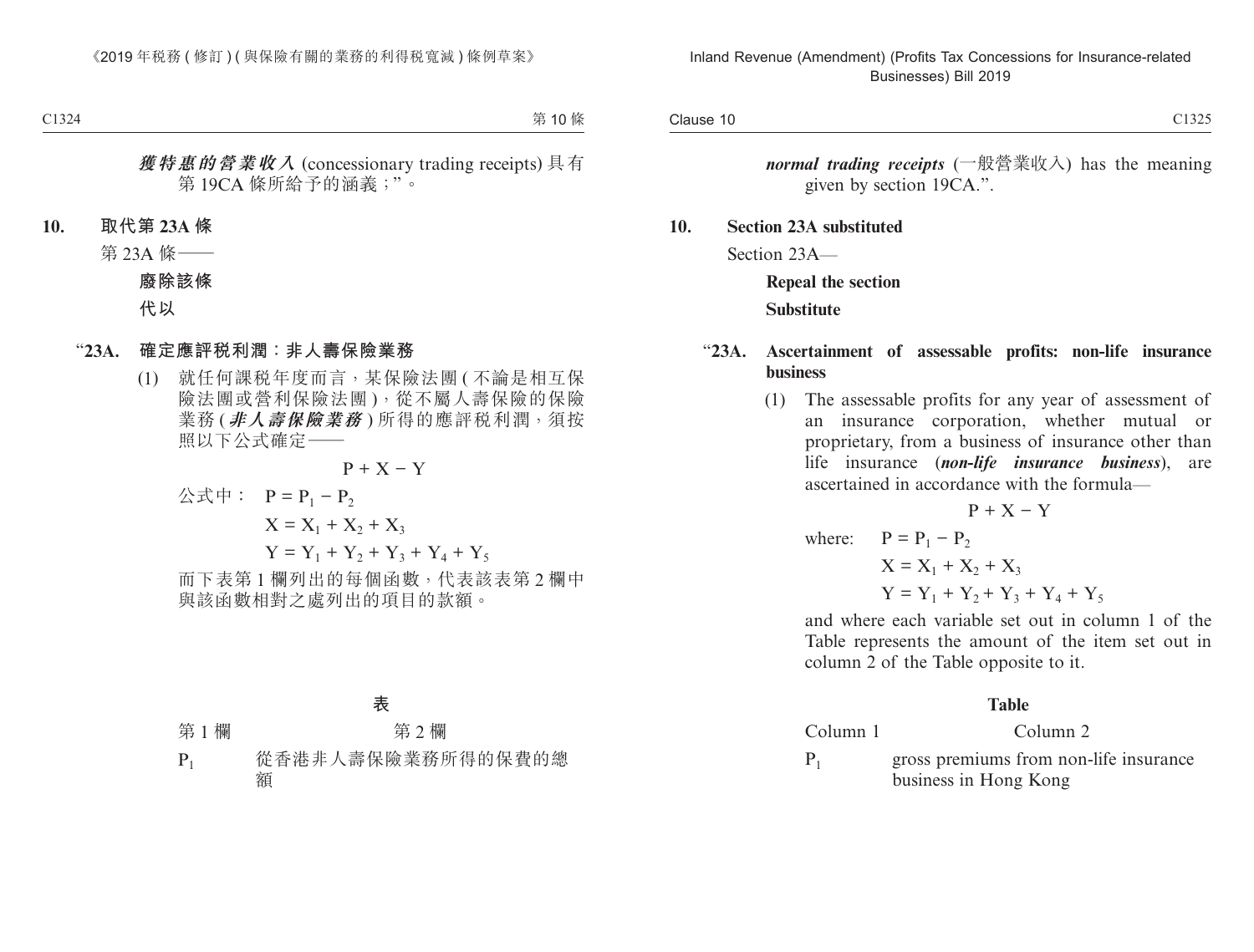Clause 10 Clause 10 and 2013 Clause 10 and 2013 Clause 10 and 2013 Clause 10 and 2013 Clause 10 and 2013 Clause 10 and 20

| ×  | I |
|----|---|
| ۰, |   |
|    |   |

|     | Column 1               | Column <sub>2</sub>                                                                                                                                             |
|-----|------------------------|-----------------------------------------------------------------------------------------------------------------------------------------------------------------|
|     | $P_2$                  | the aggregate of any premiums from non-<br>life insurance business in Hong Kong<br>returned to an insured and any premiums<br>paid on corresponding reinsurance |
|     | $X_1$                  | interest or other income arising in or<br>derived from Hong Kong                                                                                                |
|     | $X_2$                  | balancing charge directed to be made<br>under Part 6                                                                                                            |
|     | $X_3$                  | reserve for unexpired risks at the<br>commencement of the basis period                                                                                          |
|     | $Y_1$                  | reserve for unexpired risks at the end of<br>the basis period                                                                                                   |
|     | $Y_2$                  | actual losses less any amount recoverable<br>in respect of the losses under reinsurance                                                                         |
|     | $Y_3$                  | agency expenses in Hong Kong                                                                                                                                    |
|     | $Y_4$                  | allowances made under Part 6 to the<br>extent to which the relevant assets are<br>used in the production of the assessable<br>profits                           |
|     | $Y_5$                  | a fair proportion of any expenses of the<br>head office of the corporation                                                                                      |
| (2) | $\mathbf{H}$ assessed. | $\mathcal{L}$ the Commissionary is set of all that it                                                                                                           |

(2) However, if the Commissioner is satisfied that it would be unreasonable to require a non-resident insurance corporation to furnish the particulars necessary for ascertaining the assessable profits according to subsection (1) because of the limited extent of the non-life insurance business transacted in Hong Kong by the corporation, subsection (3) applies.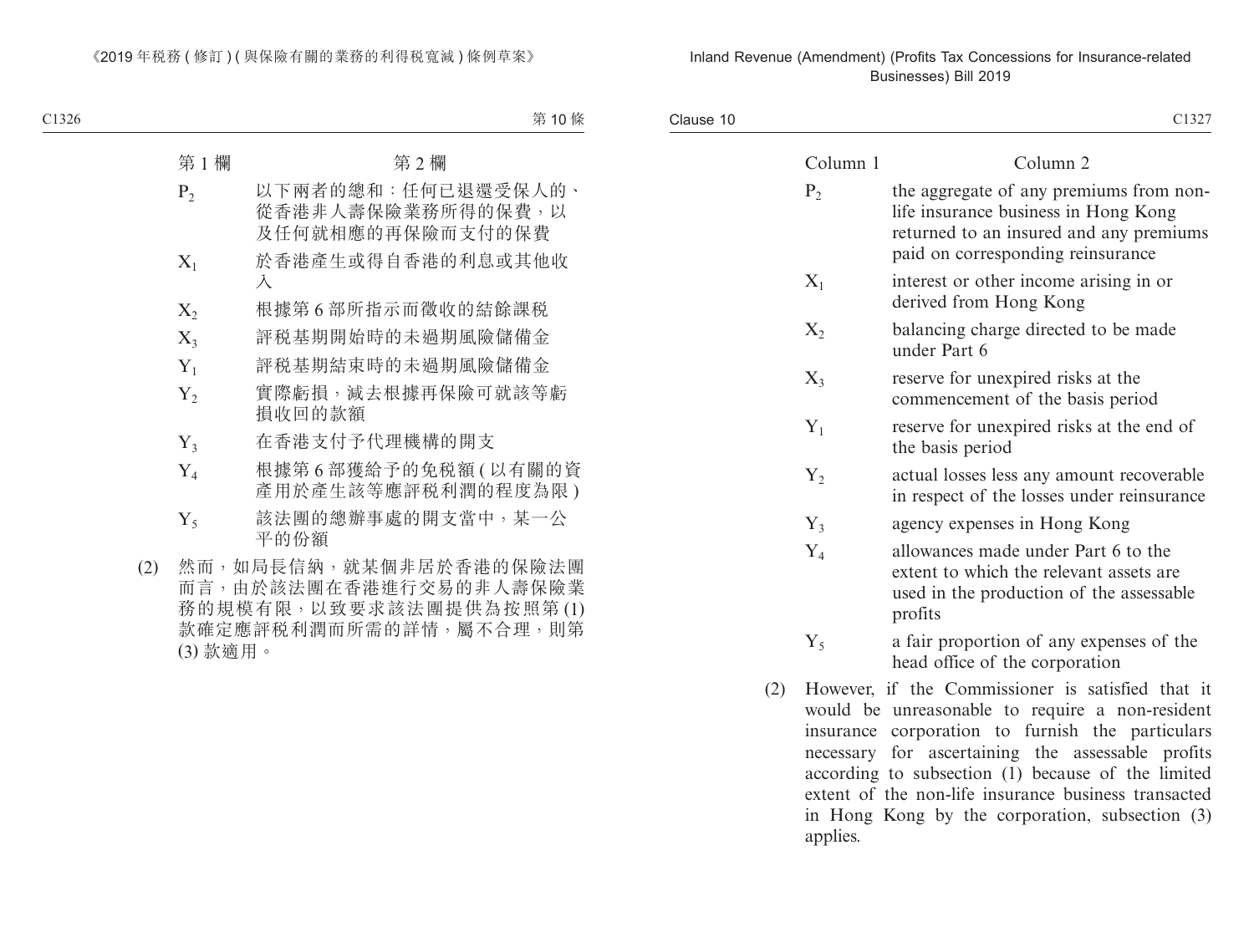- (3) The Commissioner may allow the assessable profits of the corporation from the non-life insurance business to be ascertained—
	- (a) by reference to the proportion of the total profits and income of the corporation corresponding to the proportion that its premiums from non-life insurance business in Hong Kong bears to its total premiums; or
	- (b) on any other basis that appears to the Commissioner to be fair.
- (4) In this section—
- *contract of insurance* (保險合約) has the meaning given by section 14AB(1);
- *premiums from non-life insurance business in Hong Kong* (從 香港非人壽保險業務所得的保費) includes—
	- (a) all premiums on contracts of insurance, other than life insurance, made in Hong Kong; and
	- (b) all premiums on contracts of insurance, other than life insurance, the proposals for which were made to a corporation in Hong Kong;
- *reserve for unexpired risks at the commencement of the basis period* (評稅基期開始時的未過期風險儲備金) means any reserve that—
	- (a) is outstanding for the unexpired risks of the non-life insurance business at the commencement of the basis period for which the assessable profits are ascertained; and
	- (b) is calculated at the percentage adopted by the corporation in relation to its operations as a whole for those unexpired risks;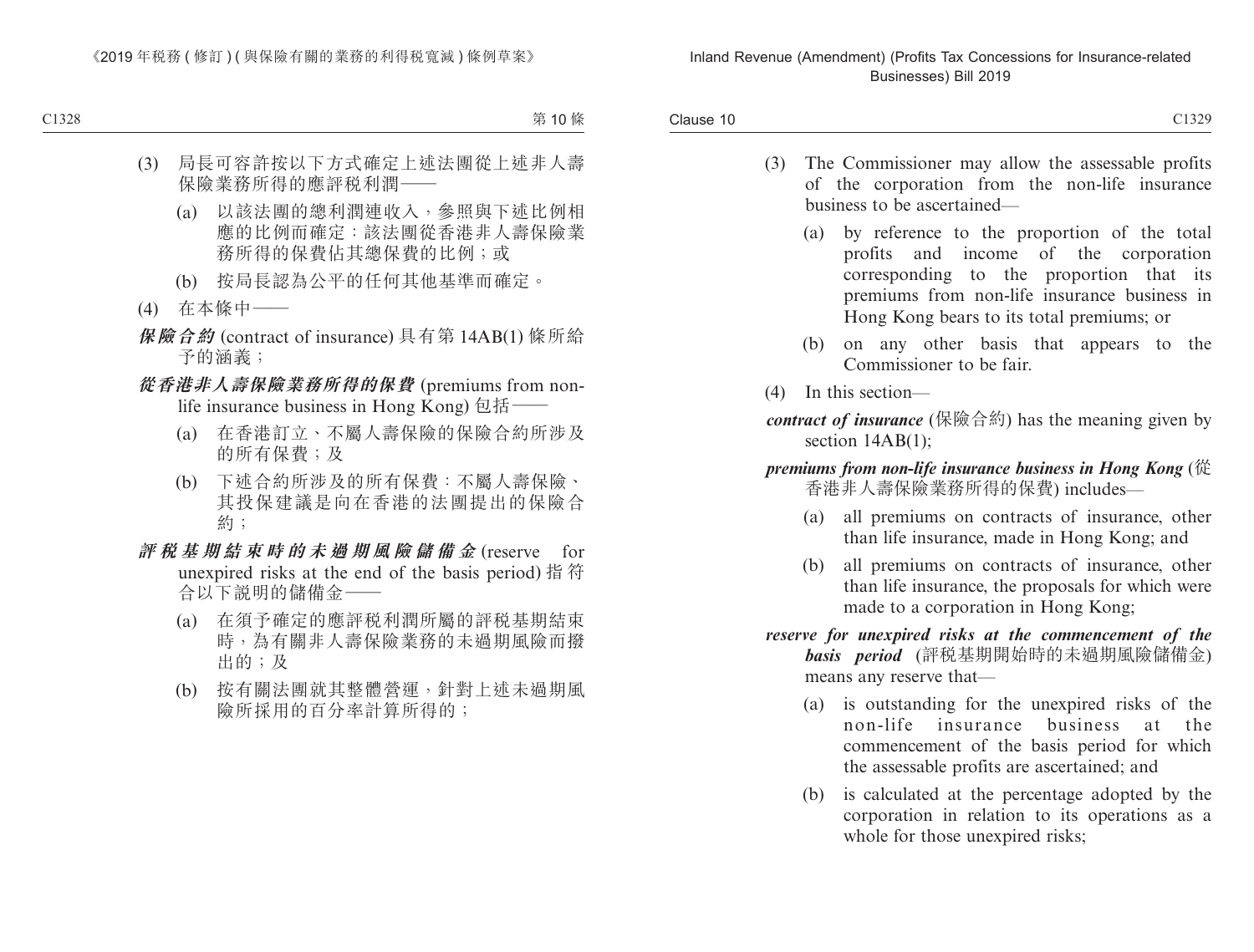Clause 11 Clause 11 Clause 11

*reserve for unexpired risks at the end of the basis period* (評 稅基期結束時的未過期風險儲備金) means any reserve that—

- (a) is set aside for the unexpired risks of the nonlife insurance business at the end of the basis period for which the assessable profits are ascertained; and
- (b) is calculated at the percentage adopted by the corporation in relation to its operations as a whole for those unexpired risks.".

#### **11. Section 23AA substituted**

Section 23AA—

**Repeal the section Substitute**

#### "**23AA. Mutual insurance corporations**

- (1) For the purposes of this Part, a mutual insurance corporation is taken to carry on an insurance business.
- (2) The surplus from the insurance business is—
	- (a) to be ascertained in the way provided in sections 23, 23A, 23AB and 23AC for ascertaining assessable profits; and
	- (b) taken to be assessable profits chargeable to tax under section 14.".

#### **12. Sections 23AB and 23AC added**

After section 23AA—

**Add**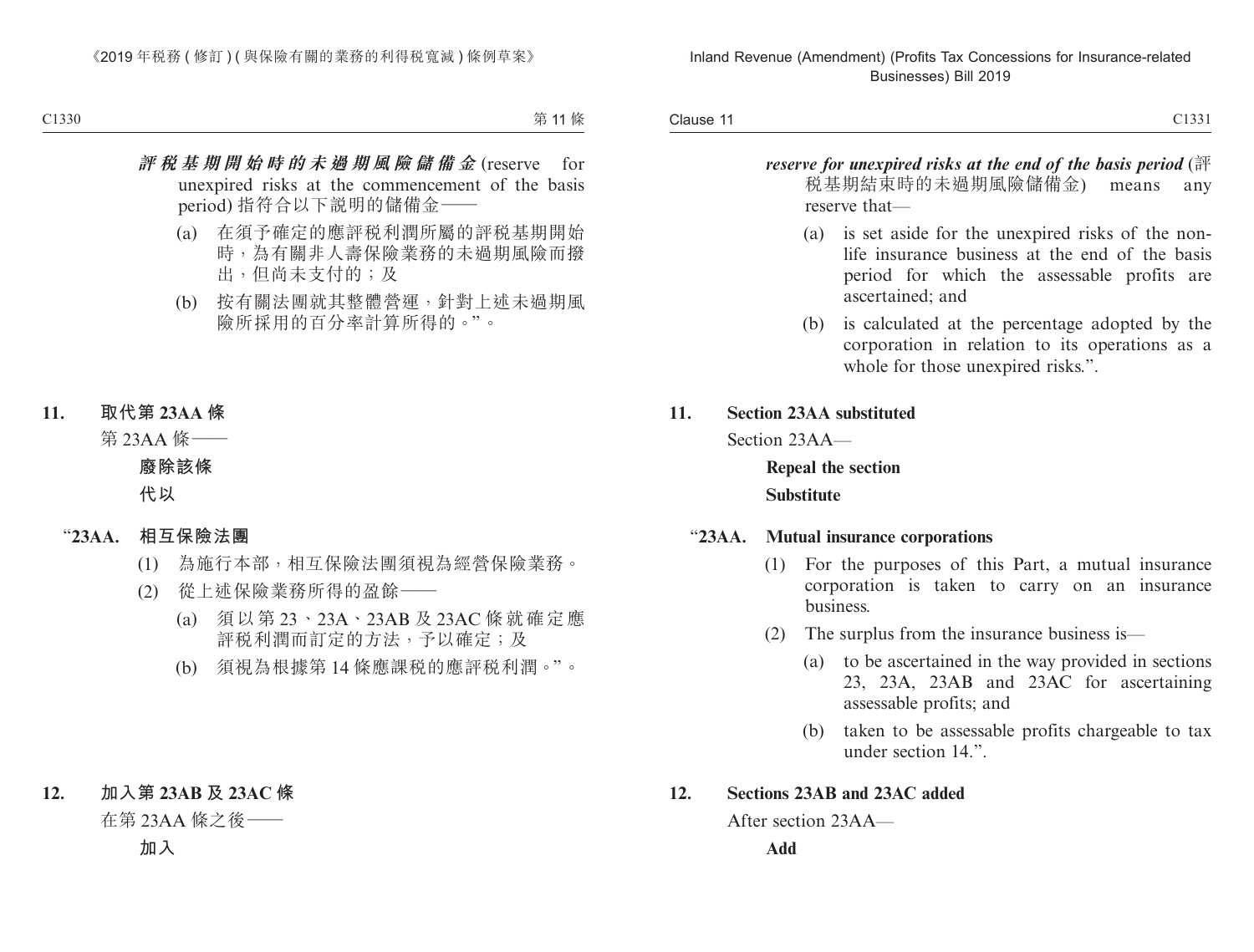- "**23AB. Ascertainment of assessable profits: general reinsurance business or specified general insurance business of specified insurer**
	- (1) The assessable profits for any year of assessment of a specified insurer from a qualifying insurance business are ascertained in accordance with the formula—

$$
P + X - Y
$$
  
where:  $P = P_1 - P_2$   
 $X = X_1 + X_2 + X_3$   
 $Y = Y_1 + Y_2 + Y_3 + Y_4 + Y_5$ 

and where each variable set out in column 1 of the Table represents the amount of the item set out in column 2 of the Table opposite to it.

#### **Table**

| Column 1 | Column 2                                                 |
|----------|----------------------------------------------------------|
| $P_1$    | gross premiums from the qualifying<br>insurance business |

- $P<sub>2</sub>$  the aggregate of any premiums from the qualifying insurance business returned to an insured and any premiums paid on corresponding reinsurance
- $X_1$  interest or other income arising in or derived from Hong Kong attributable to the qualifying insurance business
- $X_2$  balancing charge to the extent to which the relevant assets are used in the production of the assessable profits, as directed to be made under Part 6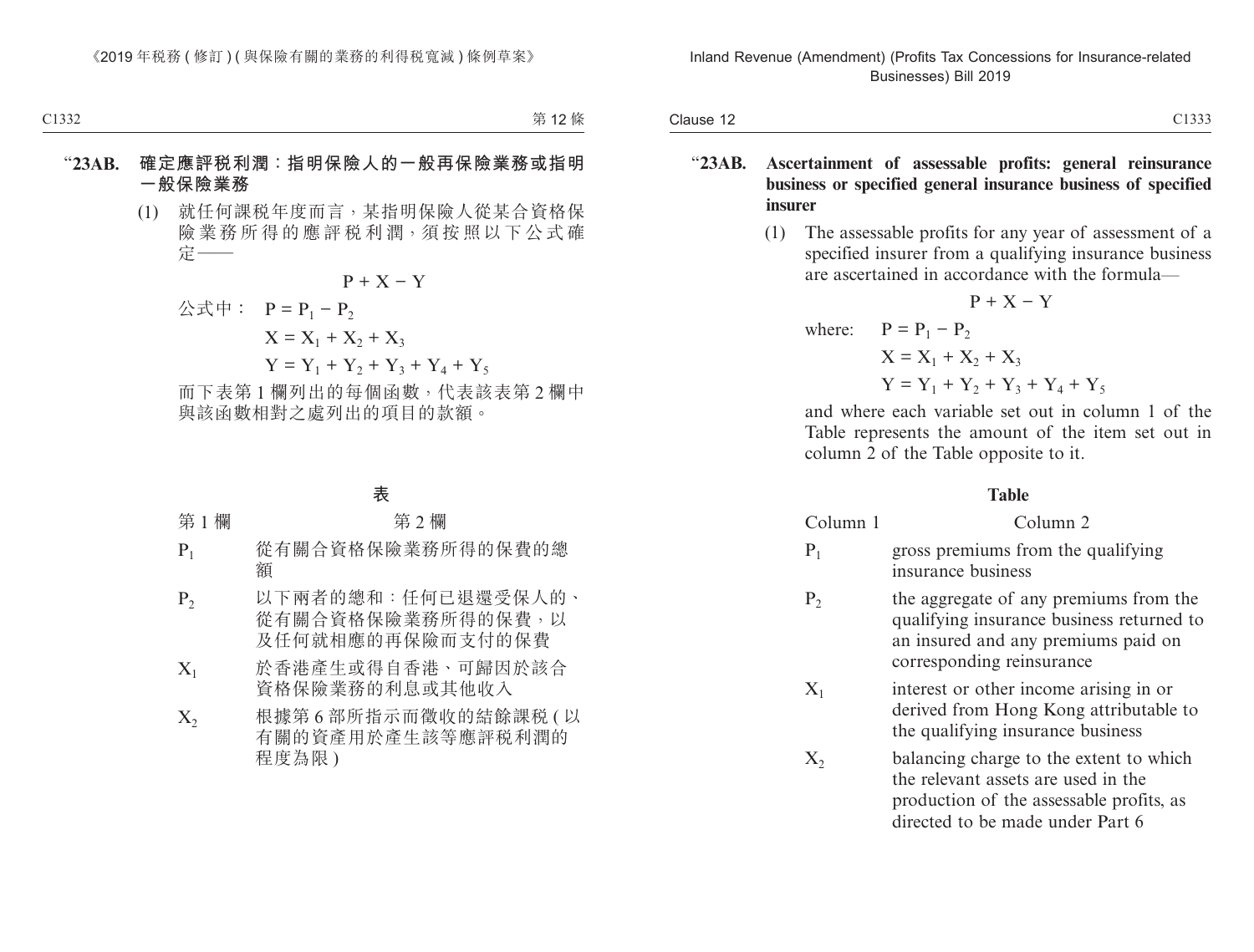| Clause 12 |          | C1335                                                                                                                                                          |
|-----------|----------|----------------------------------------------------------------------------------------------------------------------------------------------------------------|
|           | Column 1 | Column 2                                                                                                                                                       |
|           | $X_3$    | reserve for unexpired risks at the<br>commencement of the basis period                                                                                         |
|           | $Y_1$    | reserve for unexpired risks at the end of<br>the basis period                                                                                                  |
|           | $Y_2$    | actual losses incurred for the qualifying<br>insurance business less any amount<br>recoverable in respect of the losses under<br>reinsurance                   |
|           | $Y_3$    | agency expenses in Hong Kong<br>attributable to the qualifying insurance<br>business                                                                           |
|           | $Y_4$    | allowances made under Part 6 to the<br>extent to which the relevant assets are<br>used in the production of the assessable<br>profits                          |
|           | $Y_5$    | a fair proportion of any expenses of the<br>head office of the specified insurer<br>attributable to the qualifying insurance<br>business                       |
| (2)       |          | However, if the Commissioner is satisfied that it<br>would be unreasonable to require a non-resident<br>specified insurer to furnish the particulars necessary |

- for ascertaining the assessable profits according to subsection (1) because of the limited extent of the qualifying insurance business transacted in Hong Kong by the specified insurer, subsection (3) applies.
- (3) The Commissioner may allow the assessable profits from the qualifying insurance business of the specified insurer to be ascertained—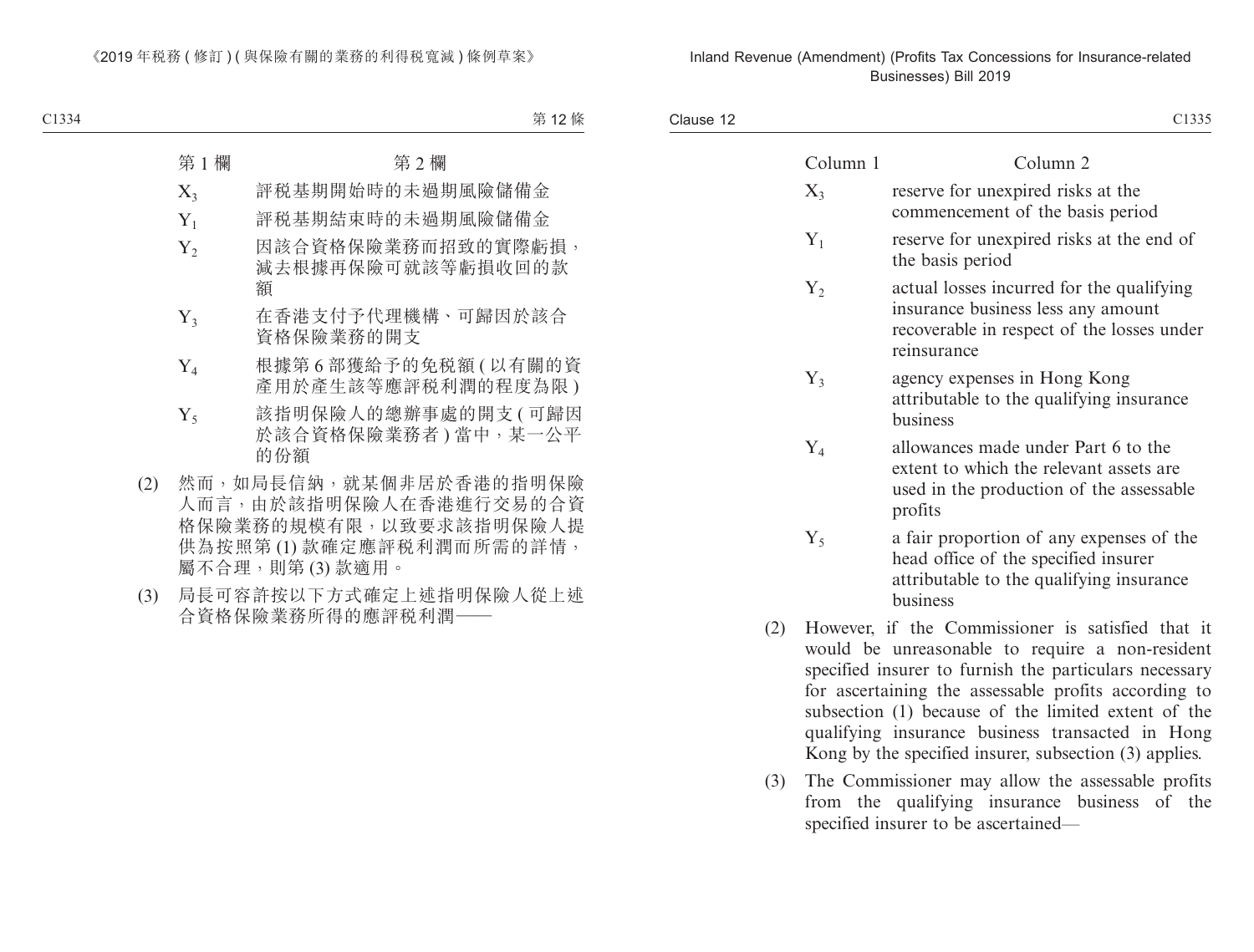- (a) by reference to the proportion of the total profits and income of the specified insurer corresponding to the proportion that its premiums from the qualifying insurance business bears to its total premiums; or
- (b) on any other basis that appears to the Commissioner to be fair.
- (4) In this section—
- *contract of insurance* (保險合約) has the meaning given by section  $14AB(1)$ :
- *general reinsurance business* (一般再保險業務) has the meaning given by section 14AB(1);
- *premiums from the qualifying insurance business* (從有關合 資格保險業務所得的保費) includes—
	- (a) all premiums on contracts of insurance of the qualifying insurance business made in Hong Kong; and
	- (b) all premiums on contracts of insurance of the qualifying insurance business the proposals for which were made to a specified insurer in Hong Kong;
- *qualifying insurance business* (合資格保險業務) means any of the following businesses carried on by a specified insurer—
	- (a) specified general insurance business;
	- (b) general reinsurance business;
- *reserve for unexpired risks at the commencement of the basis period* (評稅基期開始時的未過期風險儲備金) means any reserve that—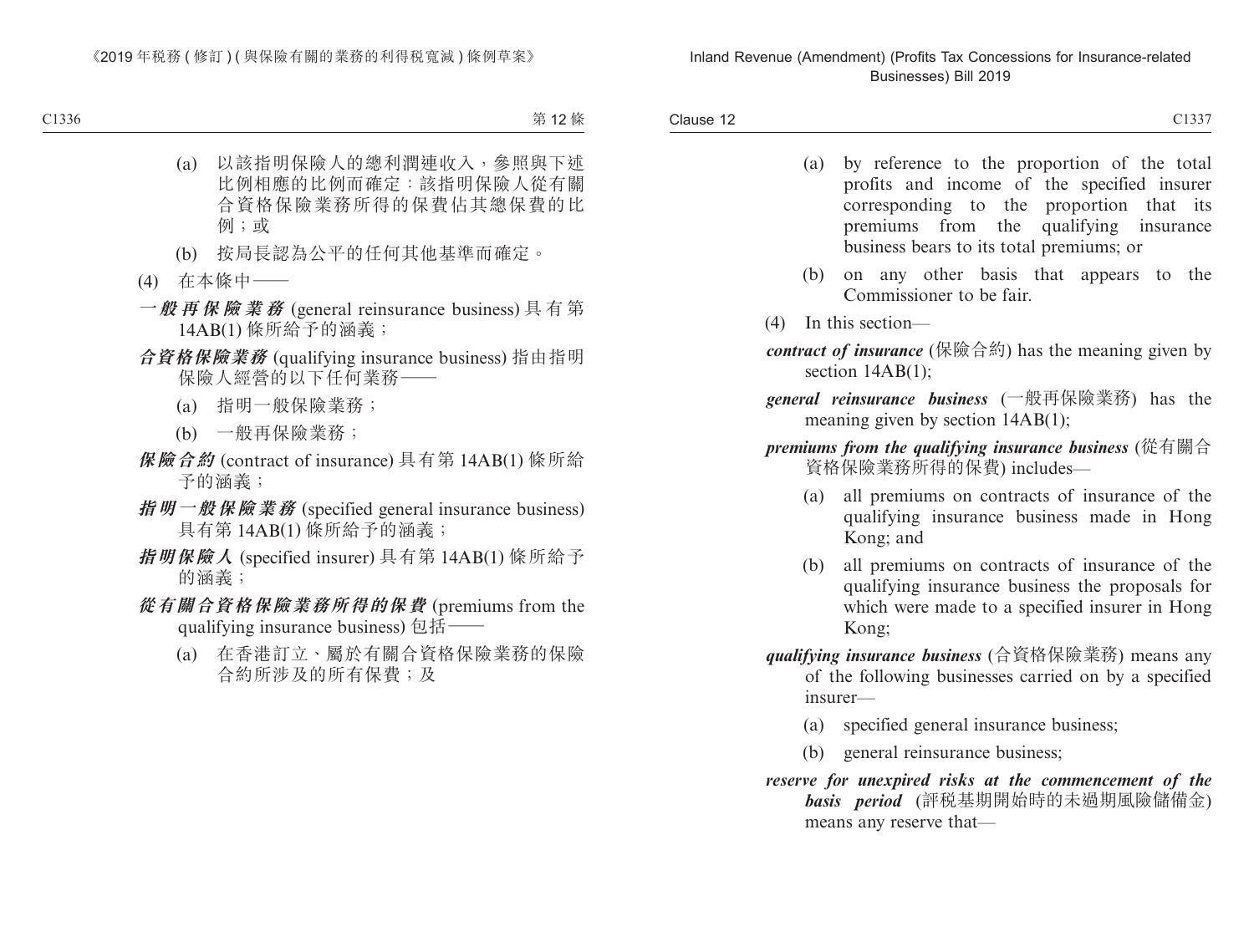- (a) is outstanding for the unexpired risks of the qualifying insurance business at the commencement of the basis period for which the assessable profits are ascertained; and
- (b) is calculated at the percentage adopted by the specified insurer in relation to its operations as a whole for those unexpired risks;
- *reserve for unexpired risks at the end of the basis period* (評 稅基期結束時的未過期風險儲備金) means any reserve that—
	- (a) is set aside for the unexpired risks of the qualifying insurance business at the end of the basis period for which the assessable profits are ascertained; and
	- (b) is calculated at the percentage adopted by the specified insurer in relation to its operations as a whole for those unexpired risks;
- *specified general insurance business* (指明一般保險業務) has the meaning given by section 14AB(1);
- *specified insurer* (指明保險人) has the meaning given by section 14AB(1).

#### **23AC. Ascertainment of assessable profits under section 23AB: Commissioner's powers to exclude or apportion certain sums**

(1) For the purposes of section 23AB, if the Commissioner is of the opinion that any part of the investment fund or shareholders' fund of a specified insurer is not required to support a qualifying insurance business of the specified insurer, the Commissioner may exercise the power under subsection  $(3)(a)$ .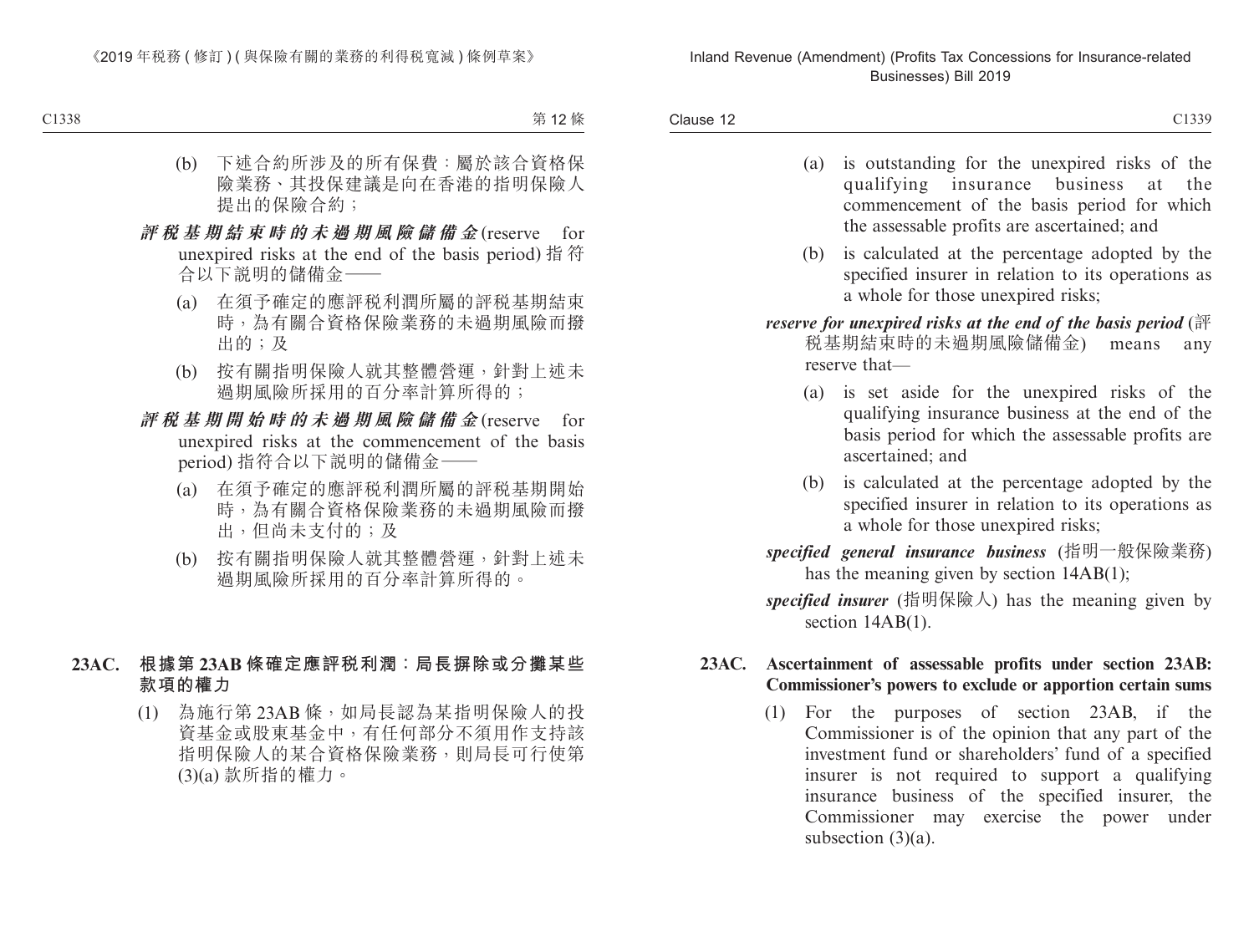Clause 13 Clause 13 and 2013 and 2013 and 2013 and 2013 and 2013 and 2013 and 2013 and 2013 and 2013 and 2013 and 2013 and 2013 and 2013 and 2013 and 2013 and 2013 and 2013 and 2013 and 2013 and 2013 and 2013 and 2013 and 2013 and 2

- (2) For the purposes of this section or section 23AB, if the Commissioner is of the opinion that an item of allowance, balancing charge, expenditure, gain, income or profit falls to be apportioned between the qualifying insurance business and other businesses of the specified insurer, the Commissioner may exercise the power under subsection (3)(b).
- (3) The Commissioner may—
	- (a) for the purposes of subsection (1)—exclude from the total interest, profits or other income of the qualifying insurance business, a portion of the income, gains or profits derived from the funds referred to in that subsection, as the Commissioner considers reasonable in the circumstances; and
	- (b) for the purposes of subsection (2)—apportion an item referred to in that subsection as the Commissioner considers reasonable in the circumstances.
- (4) In this section—
- *qualifying insurance business* (合資格保險業務) has the meaning given by section 23AB(4);
- *specified insurer* (指明保險人) has the meaning given by section  $14AB(1)$ .".

#### **13. Section 26AB amended (threshold requirements relating to concession condition provisions)**

Section  $26AB(1)(a)$ —

**Repeal** " $or$  (b)"

#### **Substitute**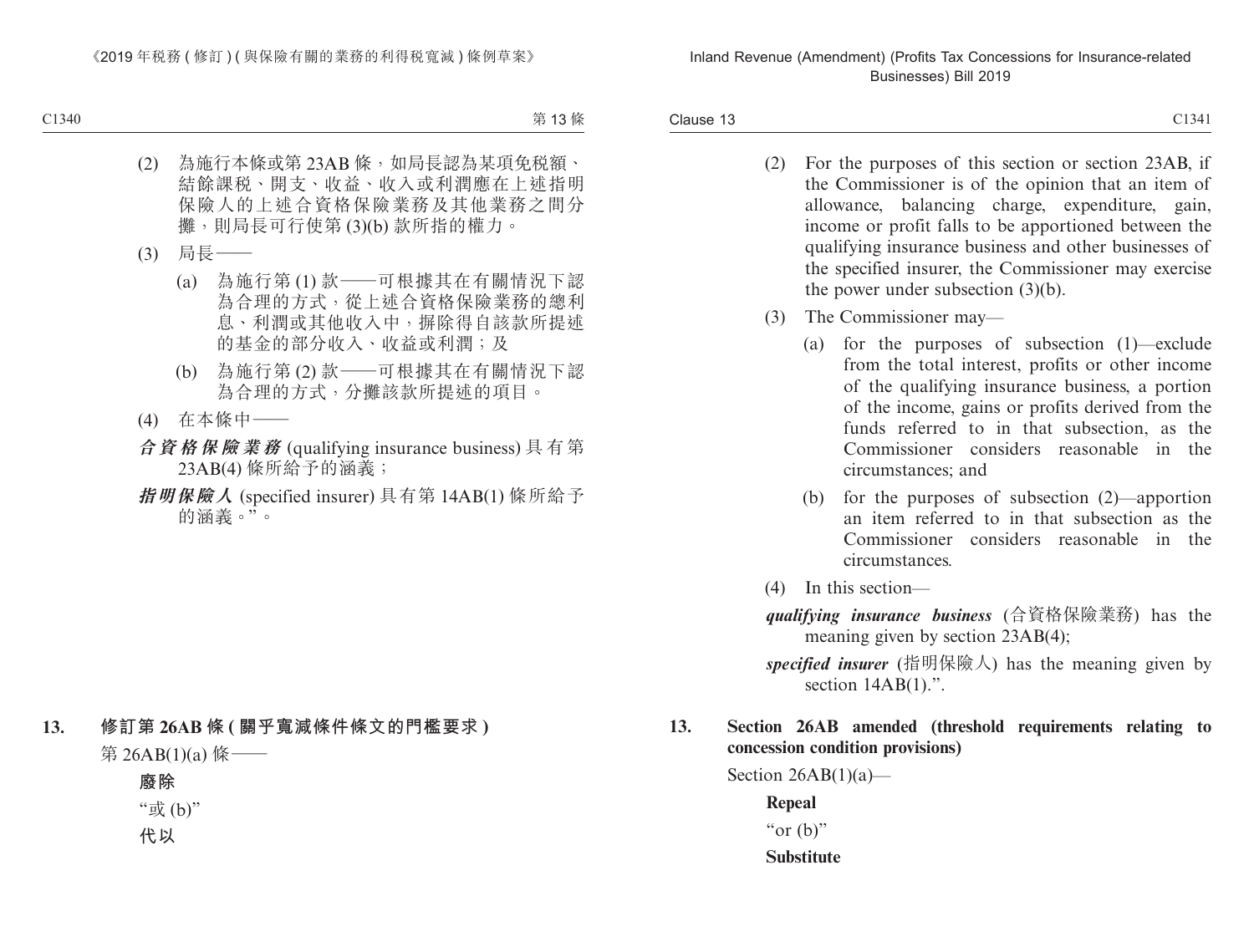", (b), (c) or  $(d)$ ".

## **14. Section 63H amended (amount of provisional profits tax)** Section 63H(1D)—

**Repeal** " $14B(2)(a)$ " **Substitute** " $14B(2)(b)$ ".

#### **15. Section 89 amended (transitional provisions)**

After section 89(24)—

#### **Add**

"(25) Schedule 50 sets out transitional provisions that have effect for the purposes of the amendments to this Ordinance made by the Inland Revenue (Amendment) (Profits Tax Concessions for Insurance-related Businesses) Ordinance 2019 ( of 2019).".

#### **16. Schedule 1 amended (standard rate)**

Schedule 1—

**Repeal** "19CA(4)]" **Substitute**

"19CA]".

#### **17. Schedules 49 and 50 added**

After Schedule 48—

**Add**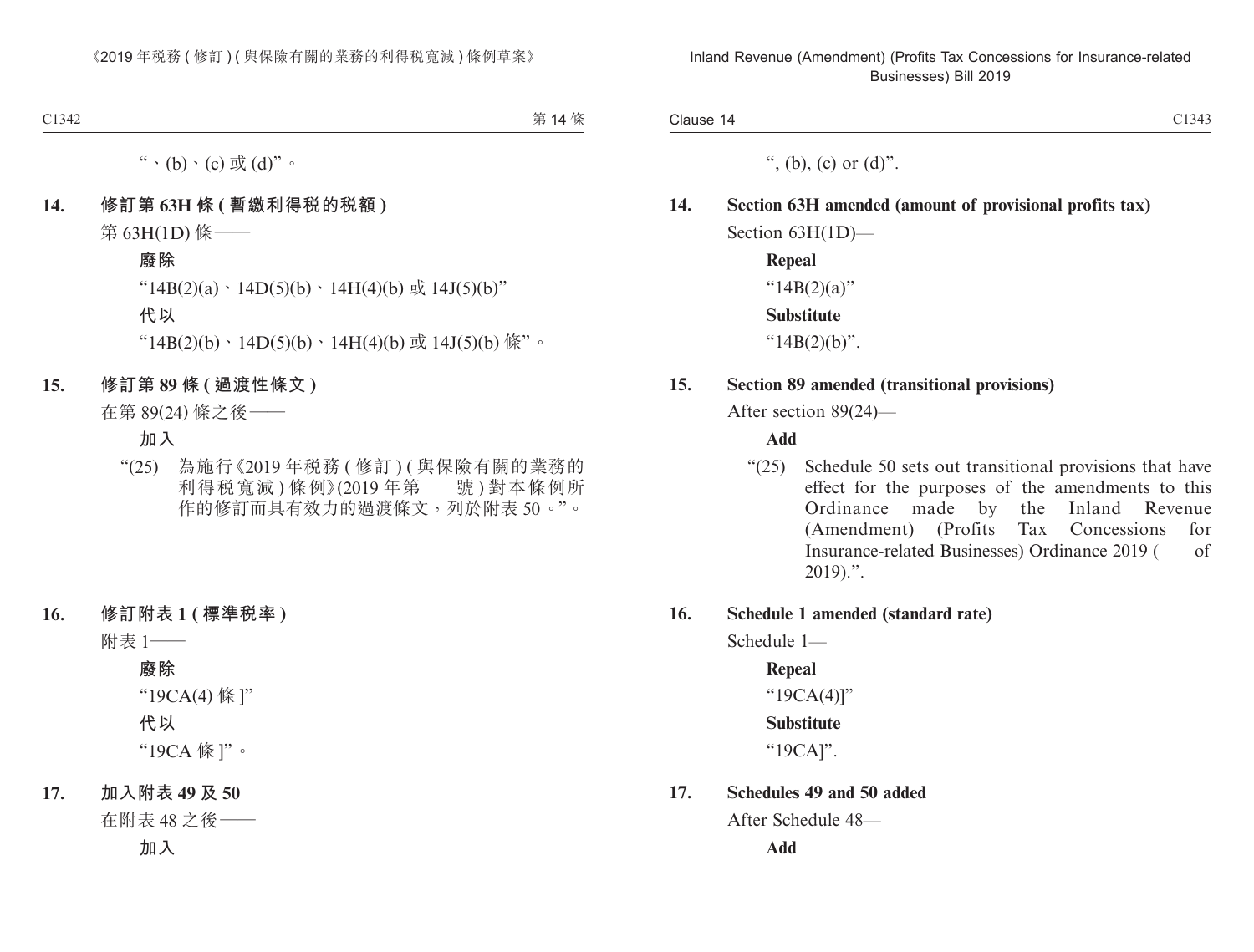# "**Schedule 49**

[s. 14AB]

# **Specified Risks and Liabilities for Definition of** *Specified General Insurance Business* **in Section 14AB**

| Column 1 | Column 2                                | Column 3                                                                                                                                                                                                                                                                                       |
|----------|-----------------------------------------|------------------------------------------------------------------------------------------------------------------------------------------------------------------------------------------------------------------------------------------------------------------------------------------------|
| Item     | Risks and<br>liabilities                | Description                                                                                                                                                                                                                                                                                    |
| 1.       | Health risk                             | The risk of loss to a person<br>attributable to sickness or infirmity.                                                                                                                                                                                                                         |
| 2.       | Mortgage<br>guarantee risk              | The risk of loss to a mortgage loan<br>provider arising from any default in<br>payment by a mortgagor in respect<br>of a mortgage loan for property.                                                                                                                                           |
| 3.       | Motor vehicle<br>damage risk            | The risk of loss of or damage to<br>vehicles used on land, including<br>motor vehicles but excluding<br>railway rolling stock, or the risk of<br>damage arising out of or in<br>connection with the use of motor<br>vehicles on land, including third-<br>party risks and carrier's liability. |
| 4.       | Employees'<br>compensation<br>liability | The liability of an employer to pay<br>compensation for the injury by<br>accident or for the death of an<br>employee that arises out of and in<br>the course of employment.                                                                                                                    |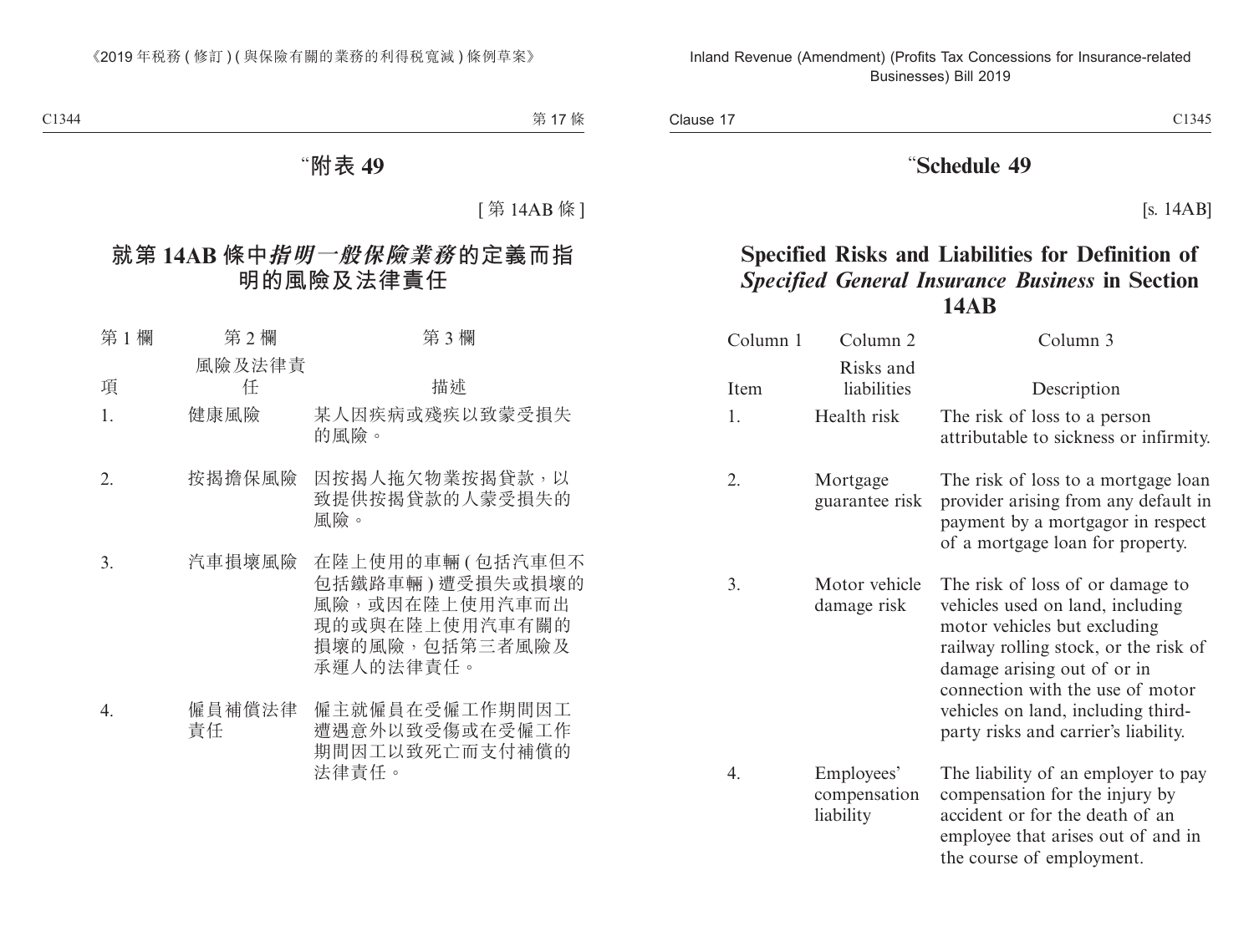| Clause 17 |                     |                                                    | C1347                                                                                                                                                                                                                                                                                                            |
|-----------|---------------------|----------------------------------------------------|------------------------------------------------------------------------------------------------------------------------------------------------------------------------------------------------------------------------------------------------------------------------------------------------------------------|
|           | Column <sup>1</sup> | Column 2                                           | Column 3                                                                                                                                                                                                                                                                                                         |
|           | Item                | Risks and<br>liabilities                           | Description                                                                                                                                                                                                                                                                                                      |
|           | 5.                  | Owners'<br>corporation<br>third-party<br>liability | The liability of a corporation of<br>the owners of flats in a multi-storey<br>building, insofar as the liability<br>relates to the common parts of the<br>building or the property of the<br>corporation, that is incurred by the<br>corporation in respect of the death<br>of, or bodily injury to, any person. |

**Schedule 50**

 $[s. 89(25)]$ 

# **Transitional Provisions for Inland Revenue (Amendment) (Profits Tax Concessions for Insurance-related Businesses) Ordinance 2019**

1. In this Schedule—

*commencement date* (生效日期) means the date on which the Inland Revenue (Amendment) (Profits Tax Concessions for Insurance-related Businesses) Ordinance 2019 comes into operation.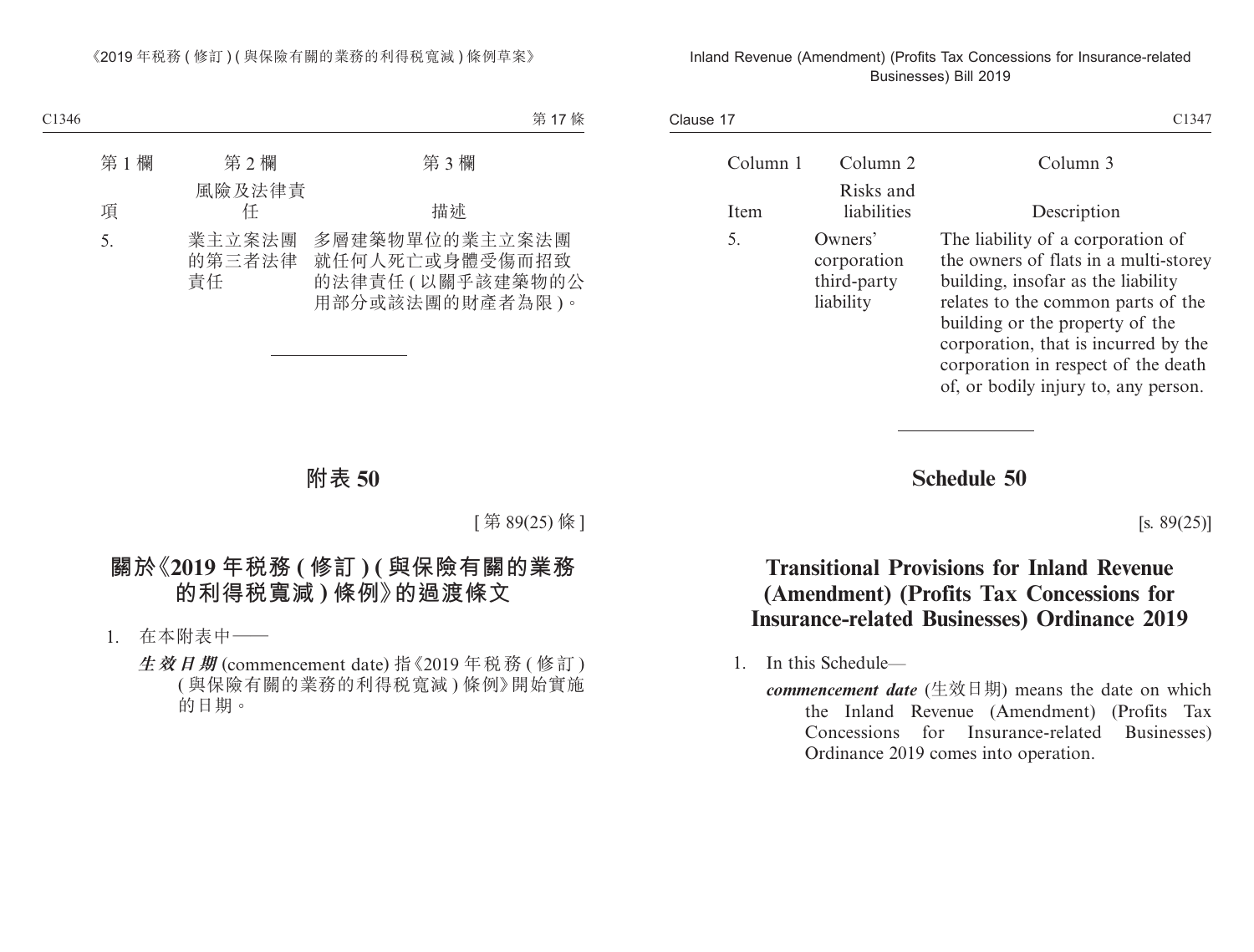Clause 17 Clause 17 and 2013/09 and 2013/09 and 2013/09 and 2013/09 and 2013/09 and 2013/09 and 2013/09

2. In computing the assessable profits of a corporation that fall within section  $14B(1)(c)$  or (d), sums received by or accrued to the corporation before the commencement date are not to be taken into account.".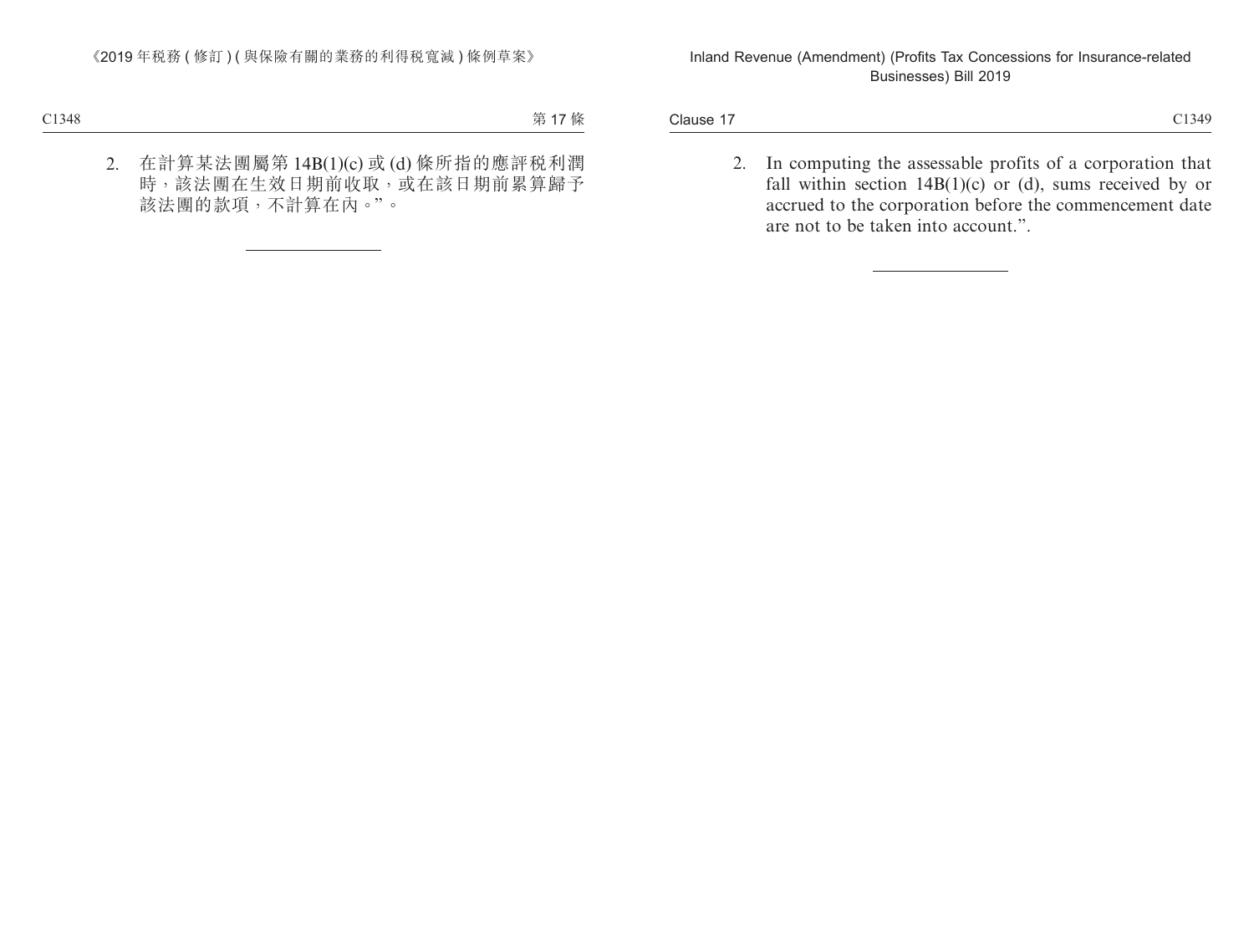| ں ر |
|-----|
|     |

# **Schedule**

[s. 2]

# **Addition of Division and Subdivision Headings to Part 4 of Inland Revenue Ordinance**

**1. Part 4, Division 1 heading added** Before section 14— **Add**

"**Division 1—Charge of Profits Tax**".

**2. Part 4, headings added**

Before section 14A—

**Add**

# "**Division 2—Profits Tax Concessions**

**Subdivision 1—Qualifying Debt Instruments**".

**3. Part 4, Division 2, Subdivision 2 heading added** Before section 14AB—

**Add**

"**Subdivision 2—Qualifying Insurance Business and Insurance Brokerage Business**".

**4. Part 4, Division 2, Subdivision 3 heading added** Before section 14C—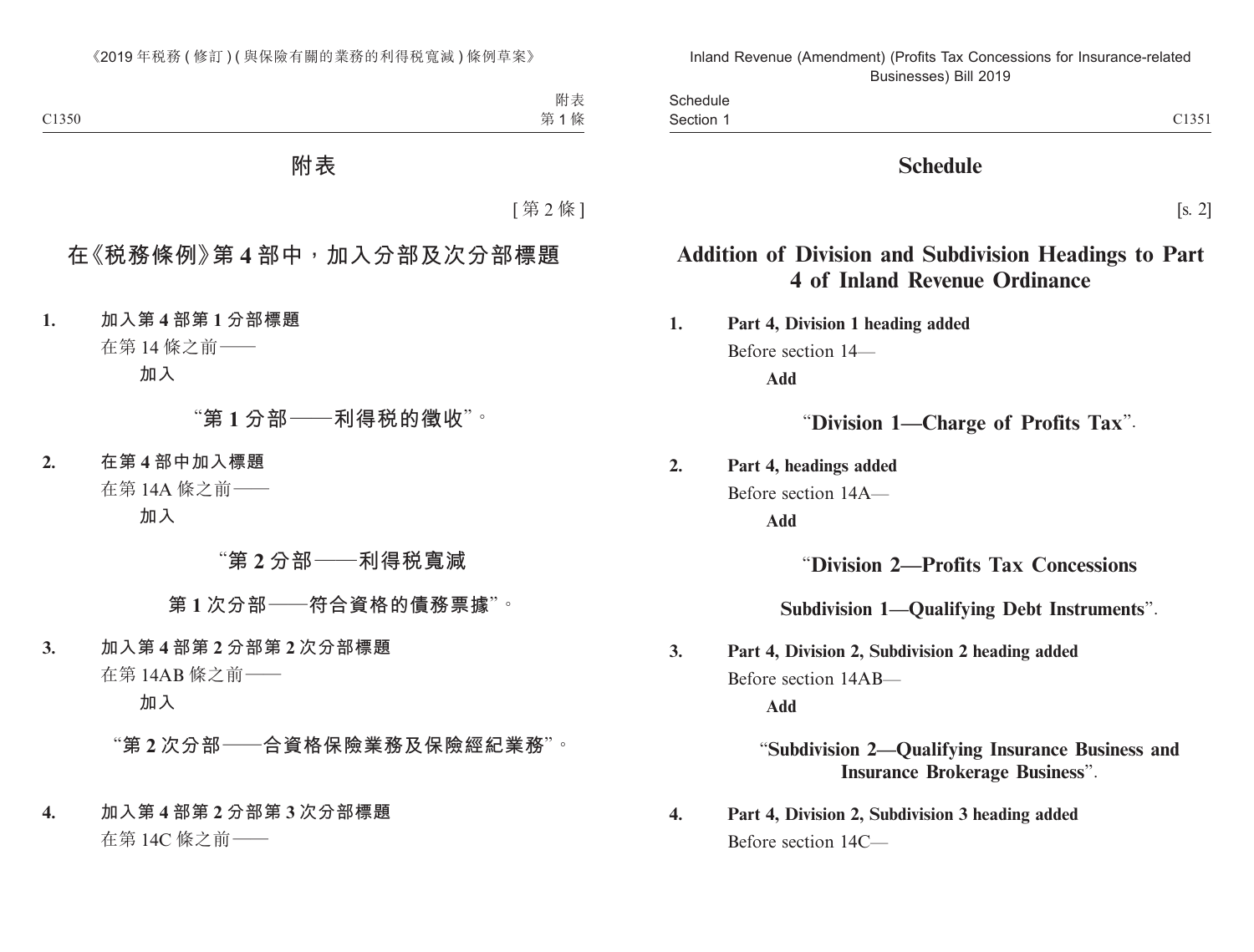| $\sim$<br><b>OUTCANIC</b> |                                             |
|---------------------------|---------------------------------------------|
| section<br>- - - - - - -  | $\sim$ $\sim$ $\sim$ $\sim$<br>. .<br>ーエンシン |

**Add**

#### "**Subdivision 3—Qualifying Corporate Treasury Centre**".

## **5. Part 4, Division 2, Subdivision 4 heading added** Before section 14G—

**Add**

"**Subdivision 4—Aircraft Leasing**".

**6. Part 4, Division 3 heading added** Before section 15—

**Add**

# "**Division 3—Trading Receipts, Trading Stock, Stock Borrowing and Lending, etc.**".

**7. Part 4, headings added** Before section 16—

**Add**

"**Division 4—Deductions**

**Subdivision 1—Preliminary**".

**8. Part 4, Division 4, Subdivision 2 heading added** Before section 16A—

**Add**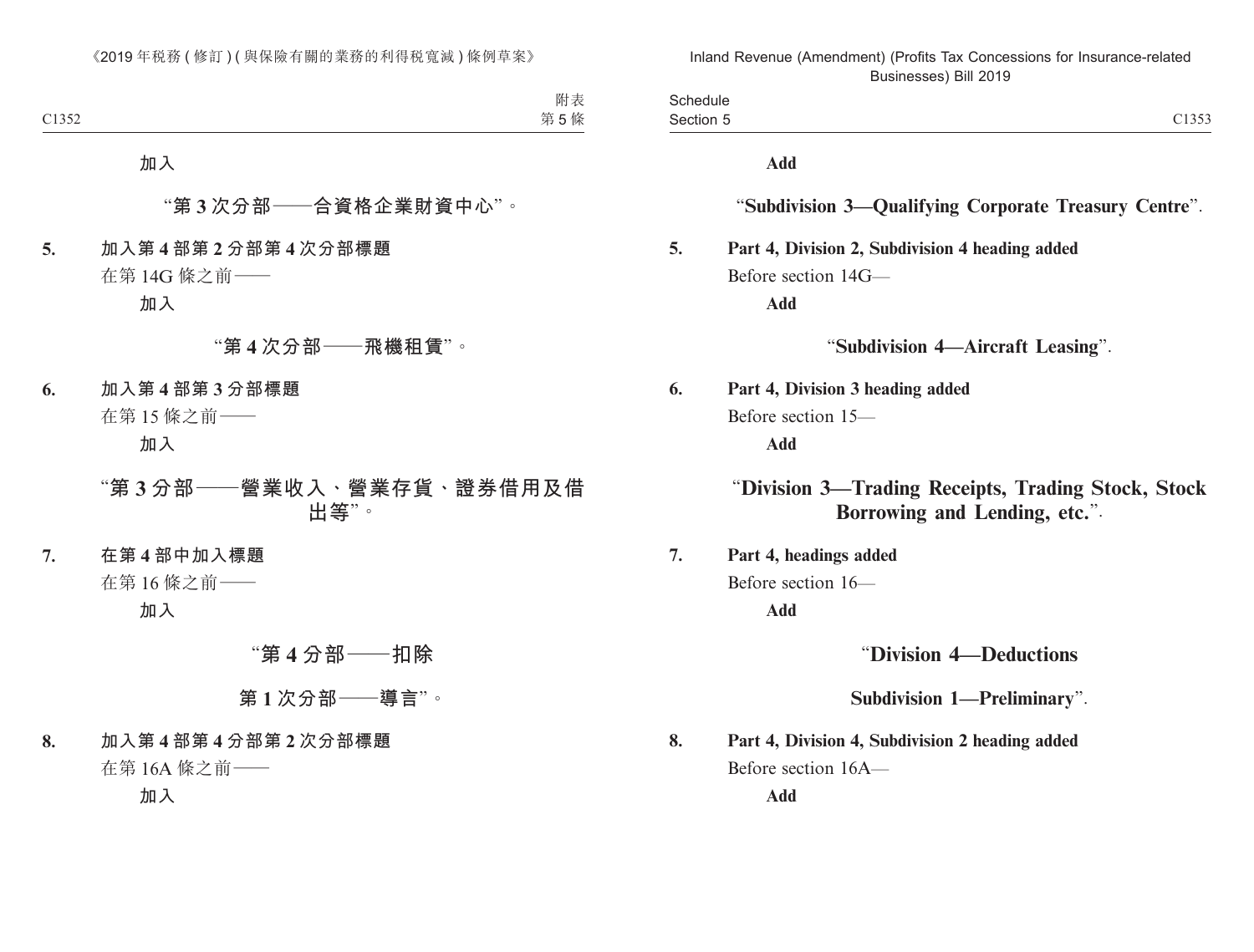| Schedule  |                                                                                         |
|-----------|-----------------------------------------------------------------------------------------|
| Section 9 | C1355                                                                                   |
|           | "Subdivision 2-Contributions to Approved Retirement<br>Schemes".                        |
| 9.        | Part 4, Division 4, Subdivision 3 heading added                                         |
|           | Before section 16B-                                                                     |
|           | <b>Add</b>                                                                              |
|           | "Subdivision 3-Expenditures on R&D Activities and<br>Payments for Technical Education". |
| 10.       | Part 4, Division 4, Subdivision 4 heading added                                         |
|           | Before section 16D-                                                                     |
|           | <b>Add</b>                                                                              |
|           | "Subdivision 4-Approved Charitable Donations".                                          |
| 11.       | Part 4, Division 4, Subdivision 5 heading added                                         |
|           | Before section 16E-                                                                     |
|           | <b>Add</b>                                                                              |
|           | "Subdivision 5—Purchase and Sale of Patent or<br><b>Intellectual Property Rights".</b>  |
| 12.       | Part 4, Division 4, Subdivision 6 heading added                                         |
|           | Before section 16F-                                                                     |
|           | <b>Add</b>                                                                              |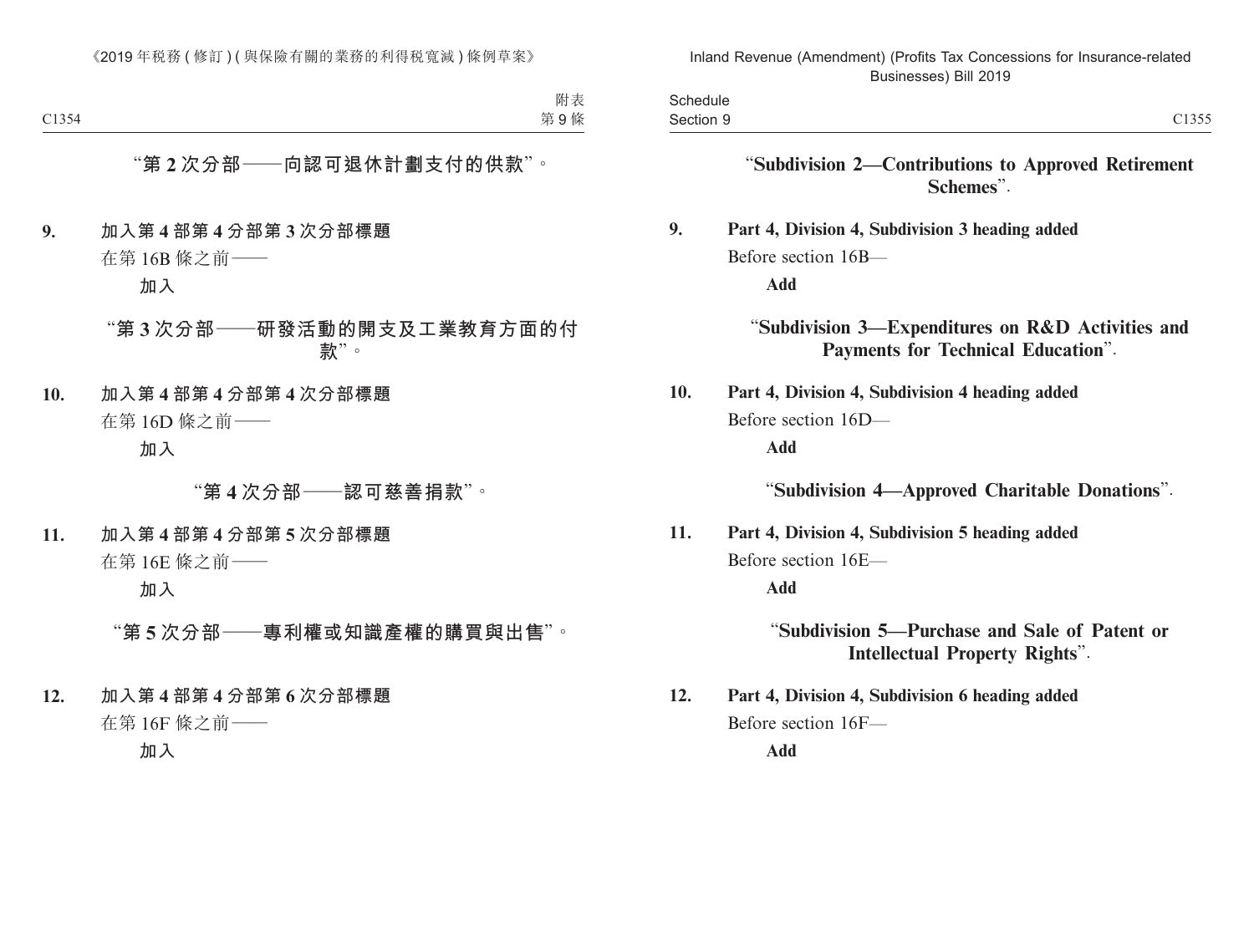| $\cap$ 1 $\cap$ $\subset$ $\cap$<br>section<br>≺৲<br>.<br>------ | -nadula<br><b>DUILCANIC</b> |  |
|------------------------------------------------------------------|-----------------------------|--|
|                                                                  |                             |  |

"**Subdivision 6—Expenditure on Building Refurbishment and Prescribed Fixed Assets**".

**13. Part 4, Division 4, Subdivision 7 heading added** Before section 16H—

**Add**

"**Subdivision 7—Expenditure on Environmental Protection Facilities**".

**14. Part 4, Division 4, Subdivision 8 heading added** Before section 17—

**Add**

"**Subdivision 8—Non-deductible Expenditure**".

**15. Part 4, Division 5 heading added** Before section 17A—

**Add**

"**Division 5—Treatment of Regulatory Capital Securities**".

**16. Part 4, Division 6 heading added** Before section 18— **Add**

"**Division 6—Basis Period and Computation of Assessable Profits**".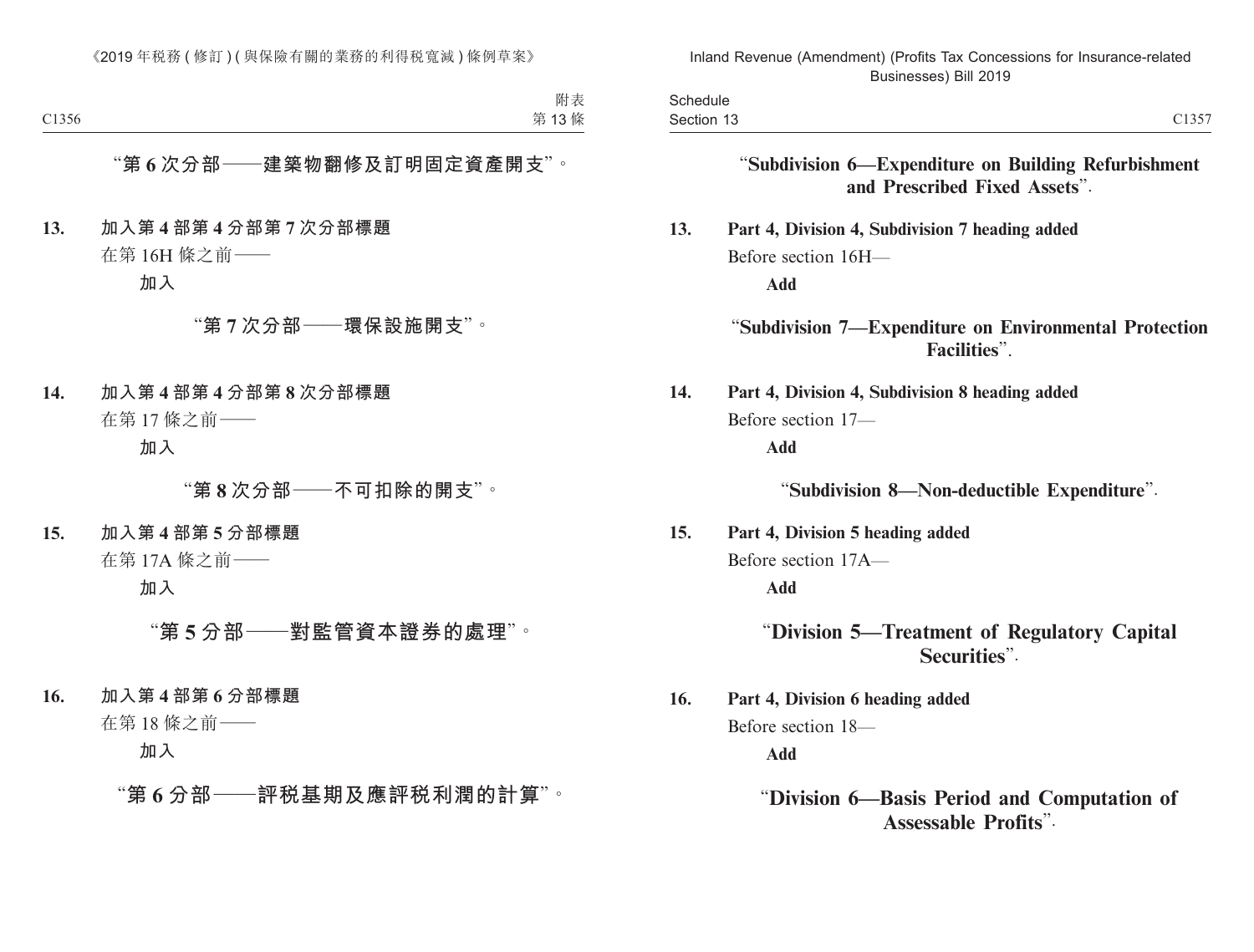| Schedule   |                                                  |
|------------|--------------------------------------------------|
| Section 17 | C1359                                            |
| 17.        | Part 4, Division 7 heading added                 |
|            | Before section 18G-                              |
|            | <b>Add</b>                                       |
|            | "Division 7—Treatment of Financial Instruments". |
| 18.        | Part 4, Division 8 heading added                 |
|            | Before section 19-                               |
|            | <b>Add</b>                                       |
|            | "Division 8—Treatment of Losses".                |
| 19.        | Part 4, headings added                           |
|            | After section 19E-                               |
|            | <b>Add</b>                                       |
|            | "Division 9-Non-resident Persons, Funds, etc.    |
|            | Subdivision 1-Agent of Non-resident Persons".    |
| 20.        | Part 4, Division 9, Subdivision 2 heading added  |
|            | Before section 20AB-                             |
|            | <b>Add</b>                                       |
|            | "Subdivision 2-Non-resident Persons".            |
| 21.        | Part 4, Division 9, Subdivision 3 heading added  |
|            | After section 20AF-                              |
|            | Add                                              |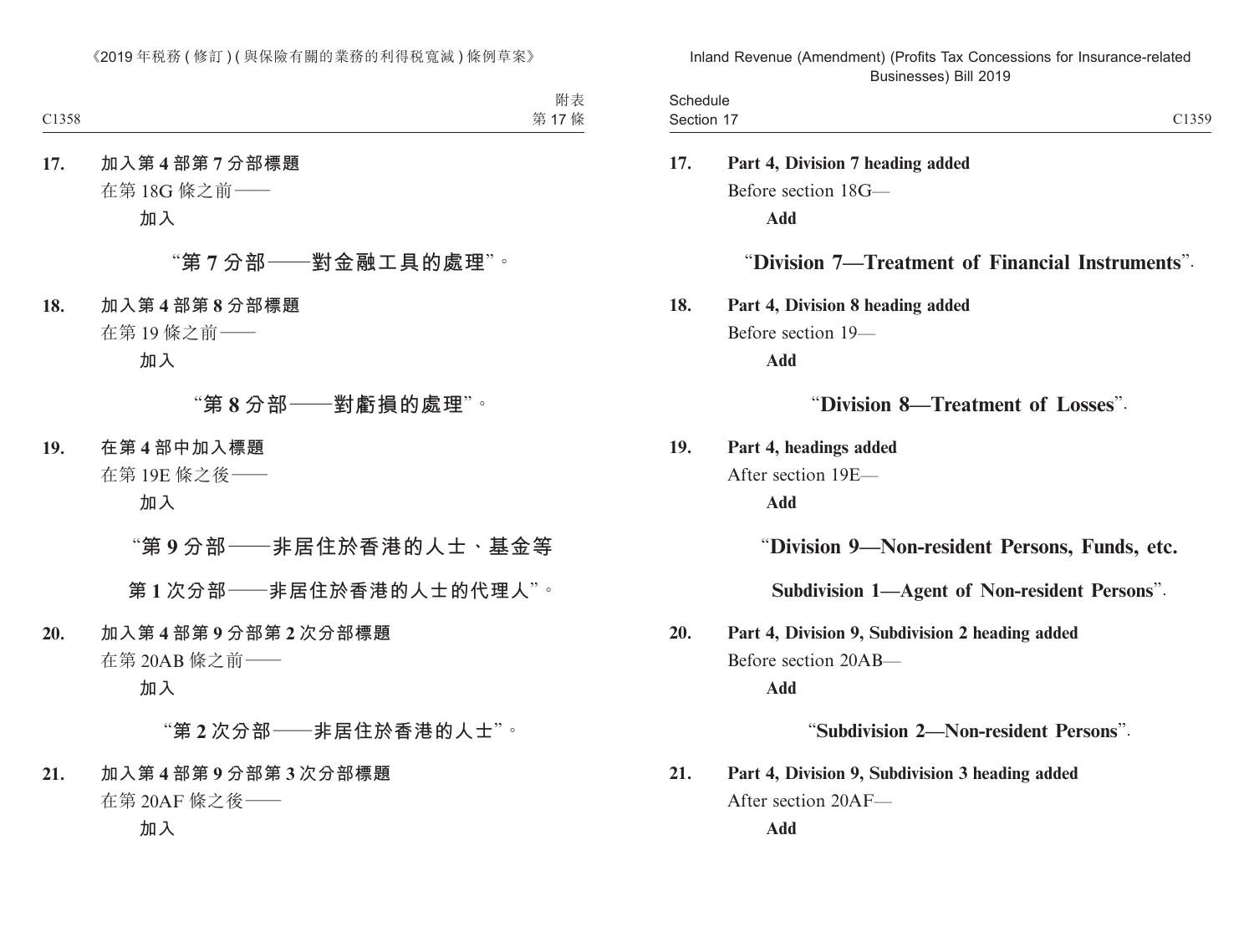|                                                                                              | Schedule<br>Section 22 |
|----------------------------------------------------------------------------------------------|------------------------|
| "Subdivision 3-Funds".                                                                       |                        |
| Part 4, Division 9, Subdivision 4 heading added                                              | 22.                    |
| Before section 20B-                                                                          |                        |
| <b>Add</b>                                                                                   |                        |
| "Subdivision 4-Persons Chargeable in respect of Certain<br>Profits of Non-resident Persons". |                        |
| Part 4, Division 9, Subdivision 5 heading added                                              | 23.                    |
| Before section 21-                                                                           |                        |
| <b>Add</b>                                                                                   |                        |
| "Subdivision 5—Assessable Profits of Certain Businesses<br>of Non-resident Persons".         |                        |
| Part 4, Division 10 heading added                                                            | 24.                    |
| Before section 22-                                                                           |                        |
| <b>Add</b>                                                                                   |                        |
| "Division 10-Partnerships".                                                                  |                        |
| Part 4, headings added                                                                       | 25.                    |
| Before section 23-                                                                           |                        |
| <b>Add</b>                                                                                   |                        |
| "Division 11—Assessable Profits of Certain<br><b>Businesses</b>                              |                        |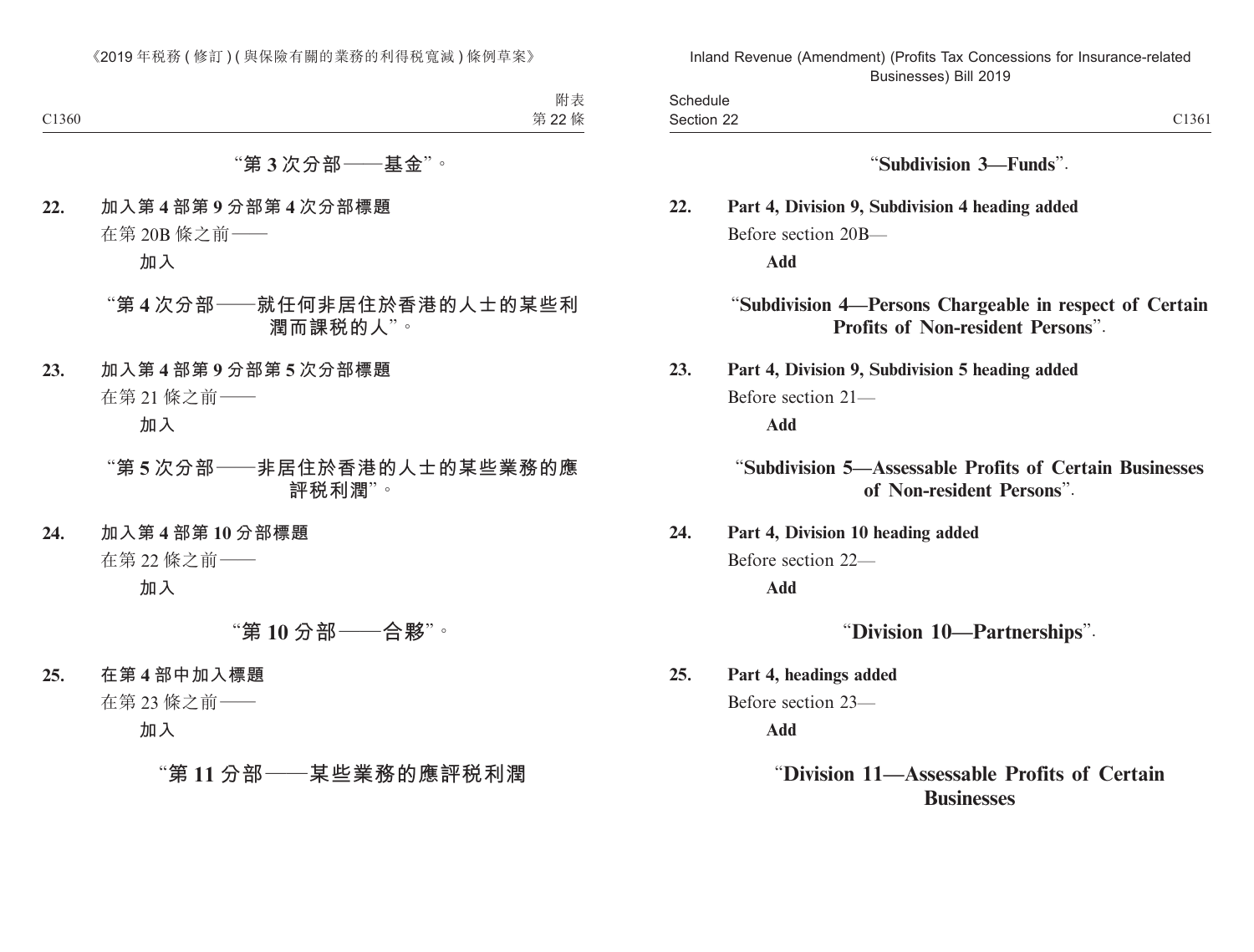|                                                  | Section 26          |
|--------------------------------------------------|---------------------|
| Subdivision 1-Insurance".                        |                     |
| Part 4, Division 11, Subdivision 2 heading added |                     |
|                                                  | Before section 23B- |
|                                                  | Add                 |
| "Subdivision 2—Ship-owners and Aircraft-owners". |                     |
| Part 4, Division 11, Subdivision 3 heading added |                     |
|                                                  | Before section 24—  |
|                                                  | Add                 |
| "Subdivision 3—Clubs, Trade Associations, etc.". |                     |
| Part 4, Division 12 heading added                |                     |
|                                                  | Before section 25-  |
|                                                  | <b>Add</b>          |

"**Division 12—Miscellaneous Provisions**".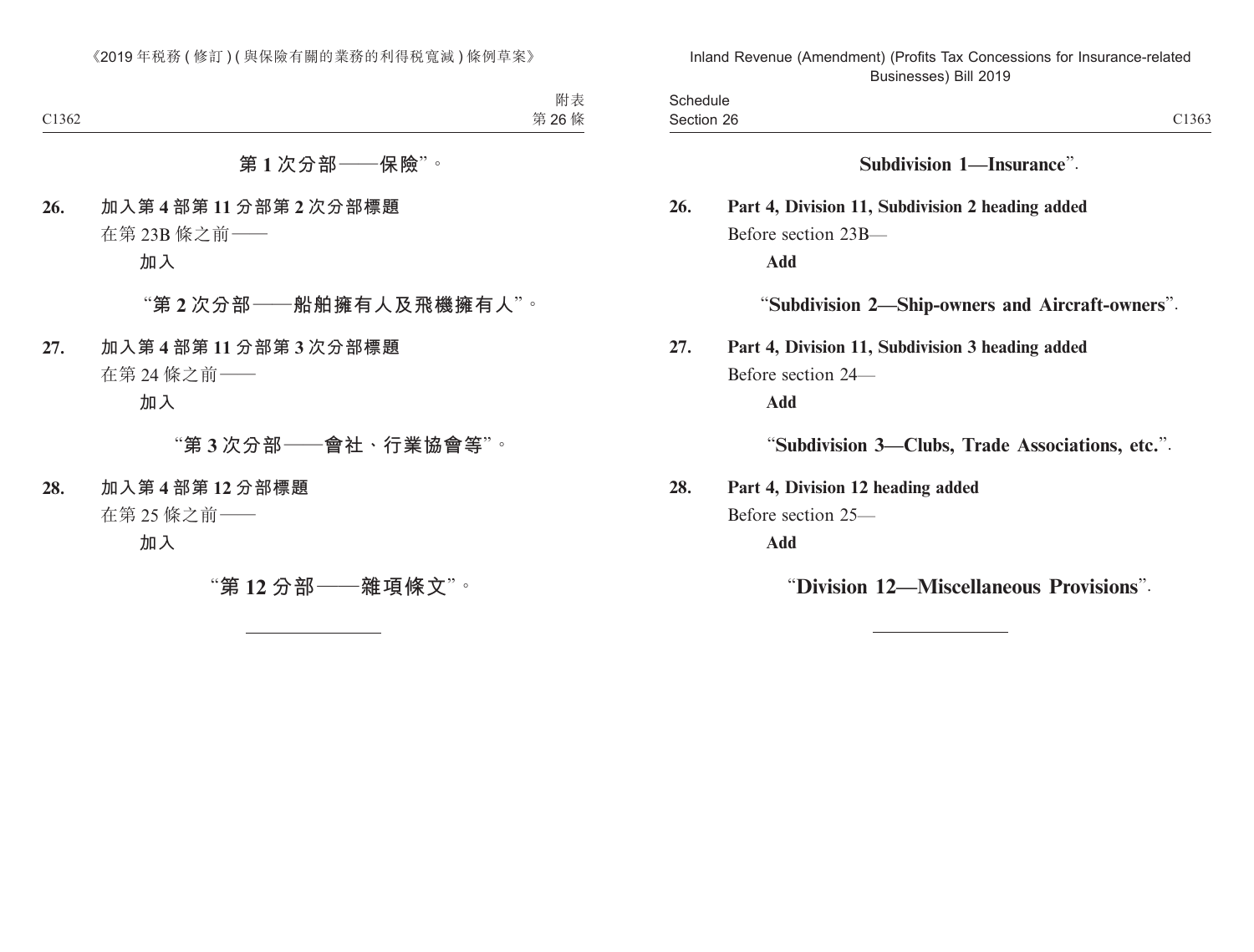#### **Explanatory Memorandum**

The main object of this Bill is to amend the Inland Revenue Ordinance (Cap. 112) (*principal Ordinance*) to provide for profits tax concessions for general reinsurance business and certain types of general insurance business of direct insurers and certain types of insurance brokerage business of licensed insurance broker companies.

- 2. Clause 1 sets out the short title and provides for commencement.
- 3. Clause 3 amends section 2 of the principal Ordinance to provide that Lloyd's and associations of underwriters approved by the Insurance Authority as mentioned in section  $6(1)(c)$  of the Insurance Ordinance (Cap. 41) are taken to be corporations for the purposes of the principal Ordinance.
- 4. Clause 4 adds a new section 14AB to the principal Ordinance to set out the definitions of terms that are used in the new provisions on profits tax concessions. Also, the definitions of *authorized captive insurer* and *professional reinsurer* in the existing section 14B of the principal Ordinance are moved to the new section 14AB.
- 5. Clause 5 amends section 14B of the principal Ordinance to provide for profits tax concessions for general reinsurance business and certain types of general insurance business of direct insurers and certain types of insurance brokerage business of licensed insurance broker companies.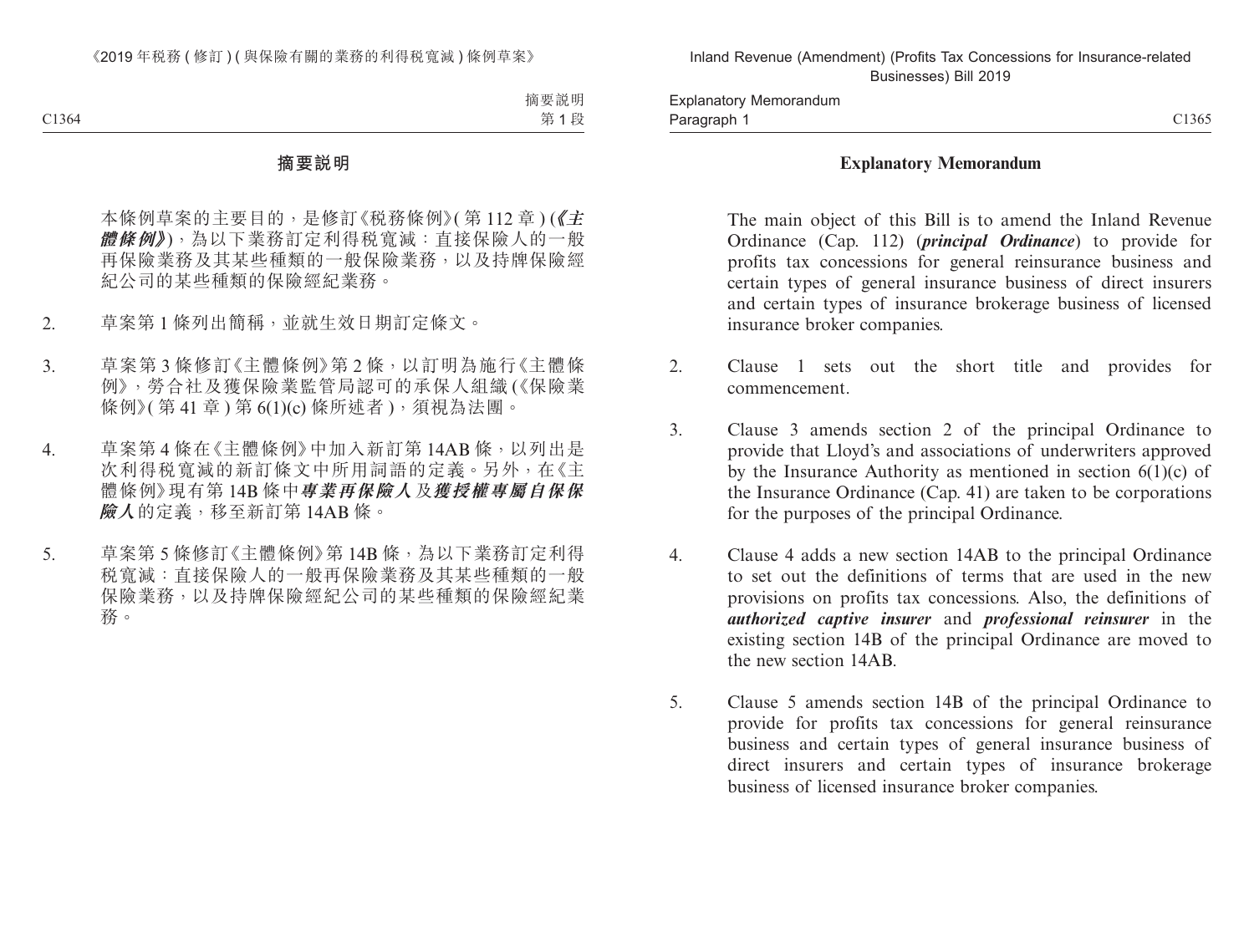Paragraph 6 C1367 Explanatory Memorandum Paragraph 6

- 6. Clause 6 amends section 19C of the principal Ordinance to provide for amendments consequential to replacing section 19CA of the principal Ordinance.
- 7. Clause 7 replaces section 19CA of the principal Ordinance, which provides for treatment of losses in relation to concessionary trading receipts. The main purpose of the amendments in clause 7 is to take into account the amendments to section 14B of the principal Ordinance relating to profits tax concessions for general reinsurance business and certain types of general insurance business of insurance corporations. The amendments in clause 7 are as follows—
	- (a) the substantive amendment is to replace and amend some existing definitions in existing section 19CA(5) of the principal Ordinance (the definitions are proposed to be placed in new section 19CA) so that, if the assessable profits of the insurance business are chargeable to tax—
		- (i) at the concessionary rate under section 14B(1) of the principal Ordinance—the assessable profits and the unabsorbed loss will be ascertained in accordance with the relevant provisions in Subdivision 1 of Division 11 of Part 4 of the principal Ordinance; or
		- (ii) at the normal rate—the assessable profits and the unabsorbed loss will be ascertained in accordance with the relevant provisions in Subdivision 1 of Division 11 of Part 4 of the principal Ordinance (excluding sections 23AB and 23AC) subject to addition or deduction of any chargeable concessionary trading receipts and any unabsorbed loss in respect of the concessionary trading receipts; and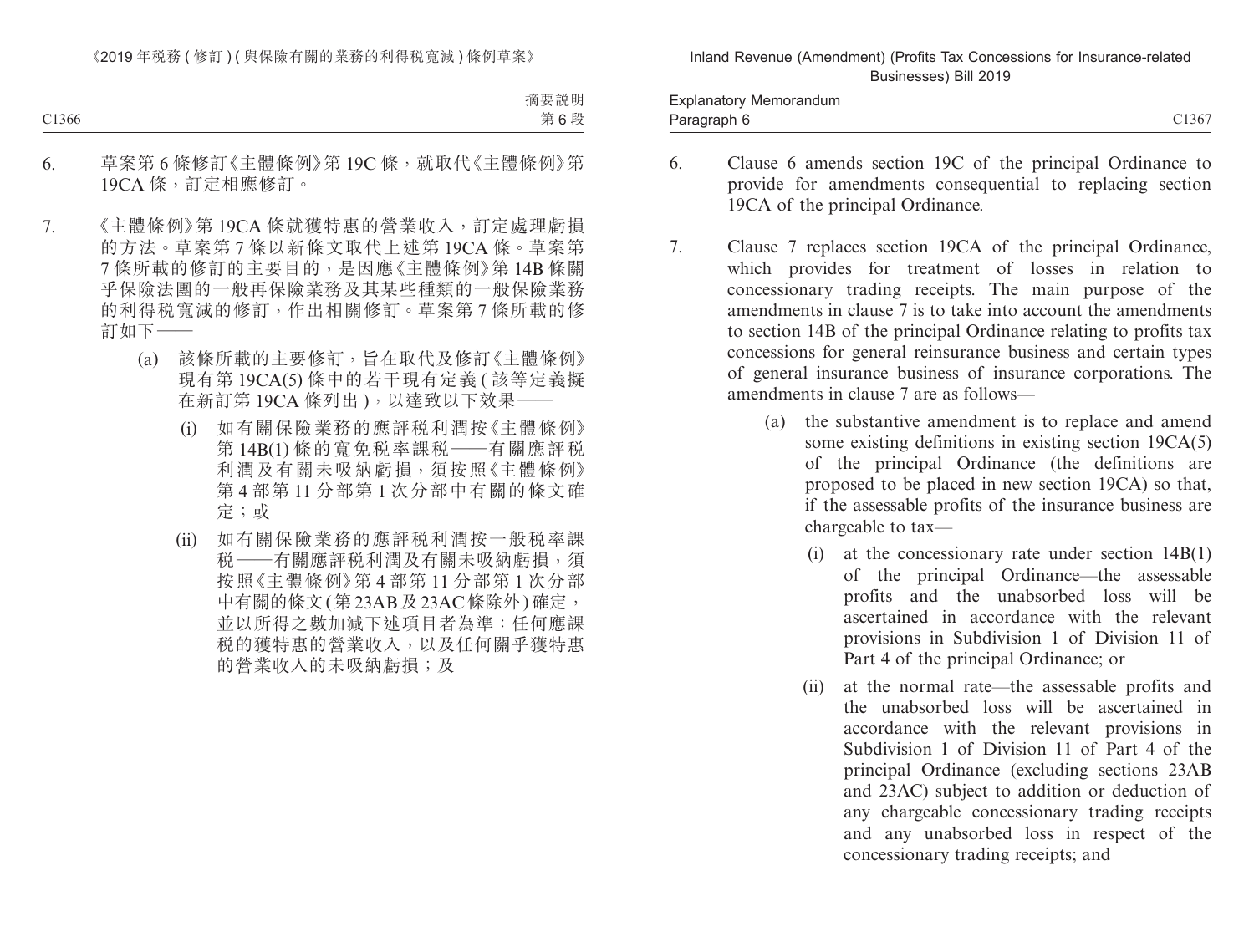- (b) the other technical drafting amendments are to—
	- (i) repeal existing section 19CA(1), (2) and (3) that is to be moved to new sections 19CAB and 19CAC (added by clause 8); and
	- (ii) move the existing and unamended definitions to the new section 19CA.
- 8. Clause 8 adds new sections 19CAB and 19CAC to the principal Ordinance to recast the existing section  $19CA(1)$ ,  $(2)$  and  $(3)$ for better readability and organization.
- 9. Clause 9 amends section 19CB of the principal Ordinance consequentially to reflect the amendments to section 19CA of the principal Ordinance.
- 10. Clause 10 replaces section 23A of the principal Ordinance to recast it in a more readable style, in line with current drafting practice.
- 11. Clause 11 replaces section 23AA of the principal Ordinance to recast it in a more readable style, in line with current drafting practice. In new section 23AA, the reference to sections 23 and 23A is amended consequentially to sections 23, 23A, 23AB and 23AC.
- 12. Clause 12 adds new sections 23AB and 23AC to the principal Ordinance to provide for the ascertainment of assessable profits from insurance and reinsurance businesses for which profits tax concessions are proposed to be given. Briefly—
	- (a) the new section 23AB provides for the ascertainment of the assessable profits mentioned in section 14B(1) (c) of the principal Ordinance in a way similar to that set out in section 23A of the principal Ordinance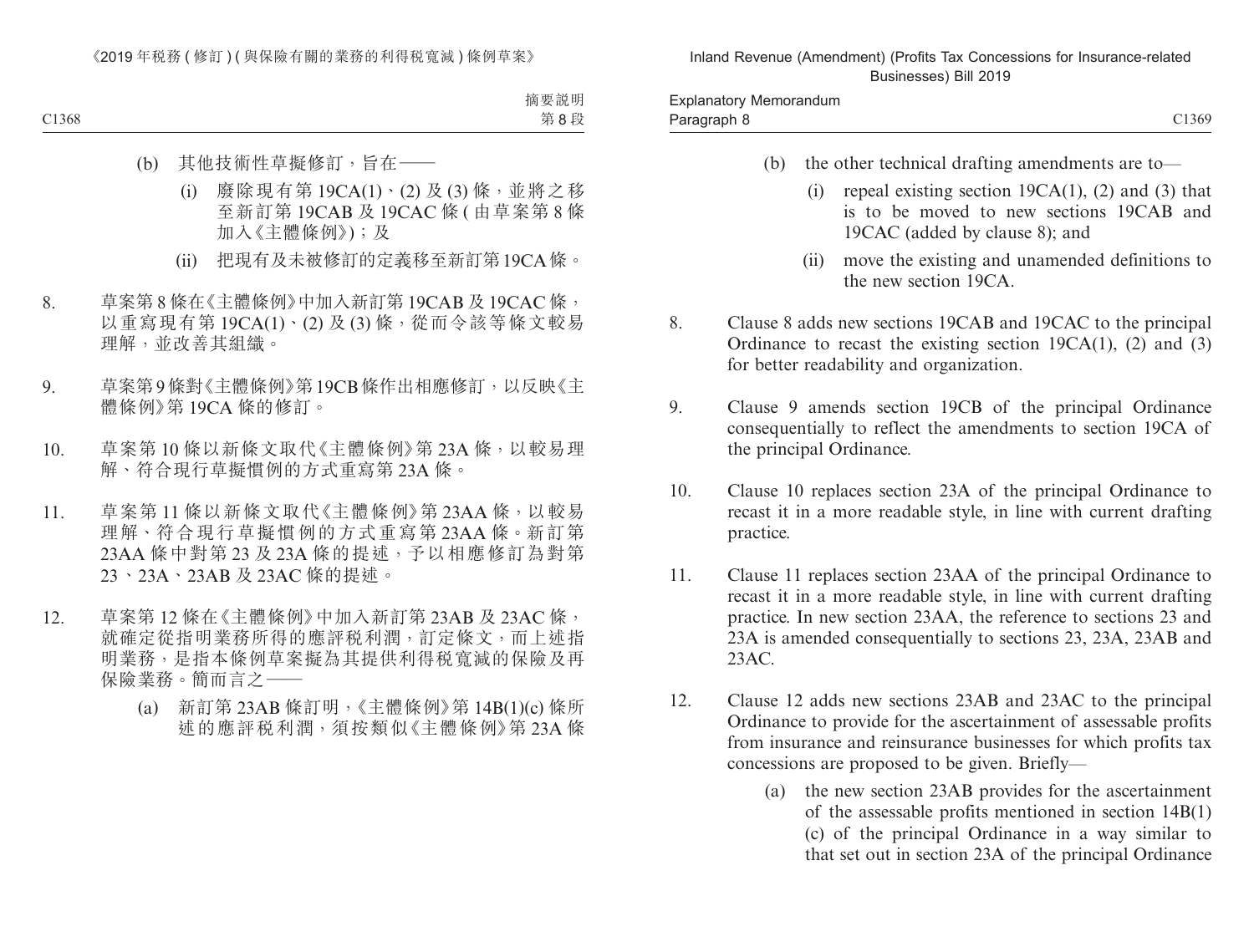for assessable profits from non-life insurance business; and

- (b) the new section 23AC empowers the Commissioner of Inland Revenue, for the purposes of the new section  $23AB$ —
	- (i) to exclude certain sums in the computation of assessable profits mentioned in section 14B(1)(c) of the principal Ordinance; and
	- (ii) to apportion certain sums between businesses the assessable profits of which are chargeable to tax in the way specified in section  $14B(1)(c)$  of the principal Ordinance and other businesses.
- 13. Clause 13 amends section 26AB of the principal Ordinance to change the cross-reference to section 14B of the principal Ordinance in view of the proposed amendments to section 14B of the principal Ordinance.
- 14. Clause 14 amends section 63H(1D) of the principal Ordinance to change the cross-reference to section 14B(2) of the principal Ordinance.
- 15. Clause 15 amends section 89 of the principal Ordinance to provide for transitional arrangements.
- 16. Clause 16 amends Schedule 1 to the principal Ordinance consequentially to reflect the amendments to section 19CA of the principal Ordinance.
- 17. Clause 17 adds a new Schedule 49 to the principal Ordinance to set out the specified risks and liabilities relevant to the new definition of *specified general insurance business* in the new section 14AB